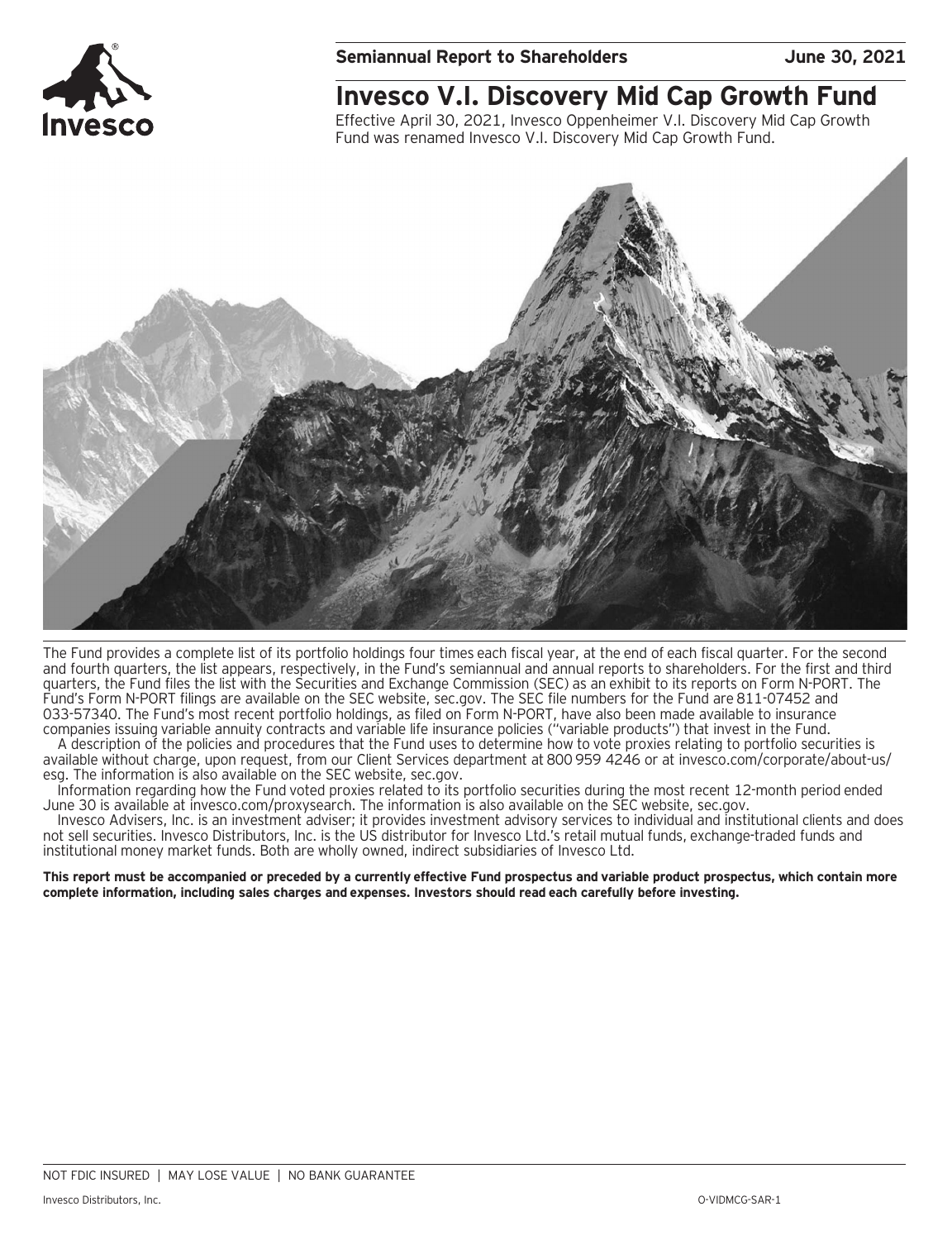#### **Performance summary**

#### **Fund vs. Indexes**

*Cumulative total returns, 12/31/20 to 6/30/21, excluding variable product issuer charges. If variable product issuer charges were included, returns would be lower.*

| Series   Shares                          | 9.28% |
|------------------------------------------|-------|
| Series II Shares                         | 9.14  |
| Russell Midcap Growth Index <sup>▼</sup> | 10.44 |
| $\sim$                                   |       |

Source(s): VRIMES Technologies Corp.

The **Russell Midcap® Growth Index** is an unmanaged index considered representative of mid-cap growth stocks. The Russell Midcap Growth Index is a trademark/service mark of the Frank Russell Co. Russell® is a trademark of the Frank Russell Co.

 The Fund is not managed to track the performance of any particular index, including the index(es) described here, and consequently, the performance of the Fund may deviate significantly from the performance of the index(es).

 A direct investment cannot be made in an index. Unless otherwise indicated, index results include reinvested dividends, and they do not reflect sales charges. Performance of the peer group, if applicable, reflects fund expenses; performance of a market index does not.

**Effective May 24, 2019, Non-Service and Service shares of the Oppenheimer Discovery Mid Cap Growth Fund/VA, (the predecessor fund) were reorganized into Series I and Series II shares, respectively, of Invesco Oppenheimer V.I. Discovery Mid Cap Growth Fund (renamed Invesco V.I. Discovery Mid Cap Growth Fund on April 30, 2021). Returns shown above, for periods ending on or prior to May 24, 2019, for Series I and Series II shares are those of the Non-Service shares and Service shares of the predecessor fund. Share class returns will differ from the predecessor fund because of different expenses.**

**The performance data quoted represent past performance and cannot guarantee future results; current performance may be lower or higher. Please contact your variable product issuer or financial adviser for**

**the most recent month-end variable product performance. Performance figures reflect Fund expenses, reinvested distributions and changes in net asset value. Performance figures do not reflect deduction of taxes a shareholder would pay on Fund distributions or sale of Fund shares. Investment return and principal value will fluctuate so that you may have a gain or loss when you sell shares.**

**Invesco V.I. Discovery Mid Cap Growth Fund, a series portfolio of AIM Variable Insurance Funds (Invesco Variable Insurance Funds), is currently offered through insurance companies issuing variable products. You cannot purchase shares of the Fund directly. Performance figures given represent the Fund and are not intended to reflect actual variable product values. They do not reflect sales charges, expenses and fees**

#### **Average Annual Total Returns** *As of 6/30/21* **Series I Shares**  Inception (8/15/86) 10.74%<br>10 Years 15.36 10 Years 5 Years 21.15 1 Year 40.51 **Series II Shares**  Inception (10/16/00) 4.73%<br>10 Years 15.07 10 Years 15.07 5 Years 20.83 1 Year

**assessed in connection with a variable product. Sales charges, expenses and fees, which are determined by the variable product issuers, will vary and will lower the total return.**

**The most recent month-end performance at the Fund level, excluding variable product charges, is available at 800 451 4246. As mentioned above, for the most recent month-end performance including variable product charges, please contact your variable product issuer or financial adviser.**

**Fund performance reflects any applicable fee waivers and/or expense reimbursements. Had the adviser not waived fees and/or reimbursed expenses currently or in the past, returns would have been lower. See current prospectus for more information.**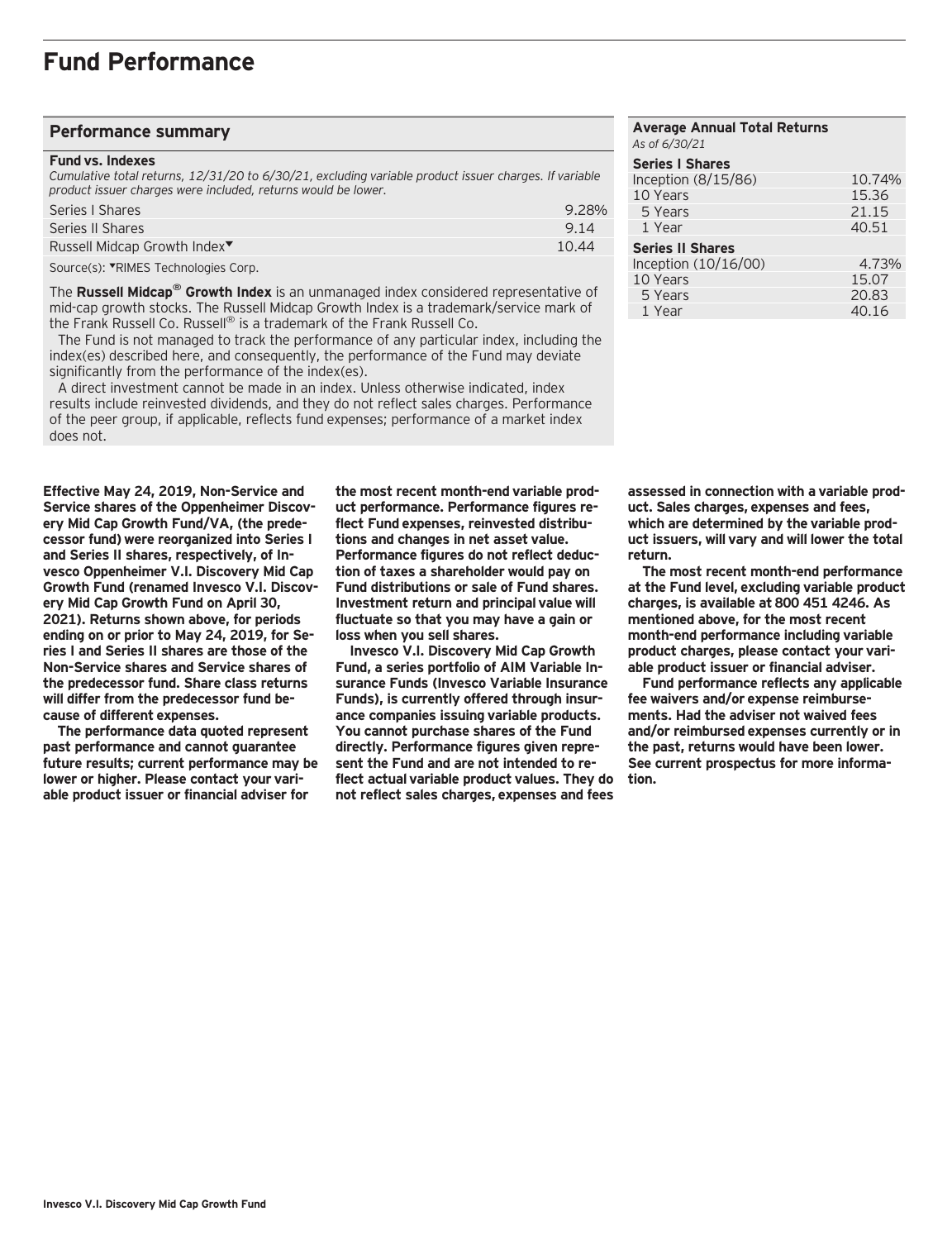### **Liquidity Risk Management Program**

In compliance with Rule 22e-4 under the Investment Company Act of 1940, as amended (the "Liquidity Rule"), the Fund has adopted and implemented a liquidity risk management program in accordance with the Liquidity Rule (the "Program"). The Program is reasonably designed to assess and manage the Fund's liquidity risk, which is the risk that the Fund could not meet redemption requests without significant dilution of remaining investors' interests in the Fund. The Board of Trustees of the Fund (the "Board") has appointed Invesco Advisers, Inc. ("Invesco"), the Fund's investment adviser, as the Program's administrator, and Invesco has delegated oversight of the Program to the Liquidity Risk Management Committee (the "Committee"), which is composed of senior representatives from relevant business groups at Invesco.

As required by the Liquidity Rule, the Program includes policies and procedures providing for an assessment, no less frequently than annually, of the Fund's liquidity risk that takes into account, as relevant to the Fund's liquidity risk: (1) the Fund's investment strategy and liquidity of portfolio investments during both normal and reasonably foreseeable stressed conditions; (2) short-term and long-term cash flow projections for the Fund during both normal and reasonably foreseeable stressed conditions; and (3) the Fund's holdings of cash and cash equivalents and any borrowing arrangements. The Liquidity Rule also requires the classification of the Fund's investments into categories that reflect the assessment of their relative liquidity under current market conditions. The Fund classifies its investments into one of four categories defined in the Liquidity Rule: "Highly Liquid," "Moderately Liquid," "Less Liquid," and "Illiquid." Funds that are not invested primarily in "Highly Liquid Investments" that are assets (cash or investments that are reasonably expected to be convertible into cash within three business days without significantly changing the market value of the investment) are required to establish a "Highly Liquid Investment Minimum" ("HLIM"), which is the minimum percentage of net assets that must be invested in Highly Liquid Investments. Funds with HLIMs have procedures for addressing HLIM shortfalls, including reporting to the Board and the SEC (on a non-public basis) as required by the Program and the Liquidity Rule. In addition, the Fund may not acquire an investment if, immediately after the acquisition, over 15% of the Fund's net assets would consist of "Illiquid Investments" that are assets (an investment that cannot reasonably be expected to be sold or disposed of in current market conditions in seven calendar days or less without the sale or disposition significantly changing the market value of the investment). The Liquidity Rule and the Program also require reporting to the Board and the SEC (on a non-public basis) if a Fund's holdings of Illiquid Investments exceed 15% of the Fund's assets.

At a meeting held on March 22-24, 2021, the Committee presented a report to the Board that addressed the operation of the Program and assessed the Program's adequacy and effectiveness of implementation (the "Report"). The Report covered the period from January 1, 2020 through December 31, 2020 (the "Program Reporting Period"). The Report discussed notable events affecting liquidity over the Program Reporting Period, including the impact of the coronavirus pandemic on the Fund and the overall market. The Report noted that there were no material changes to the Program during the Program Reporting Period.

The Report stated, in relevant part, that during the Program Reporting Period:

- The Program, as adopted and implemented, remained reasonably designed to assess and manage the Fund's liquidity risk and was operated effectively to achieve that goal;
- The Fund's investment strategy remained appropriate for an open-end fund;
- The Fund was able to meet requests for redemption without significant dilution of remaining investors' interests in the Fund;
- The Fund did not breach the 15% limit on Illiquid Investments; and
- The Fund primarily held Highly Liquid Investments and therefore has not adopted an HLIM.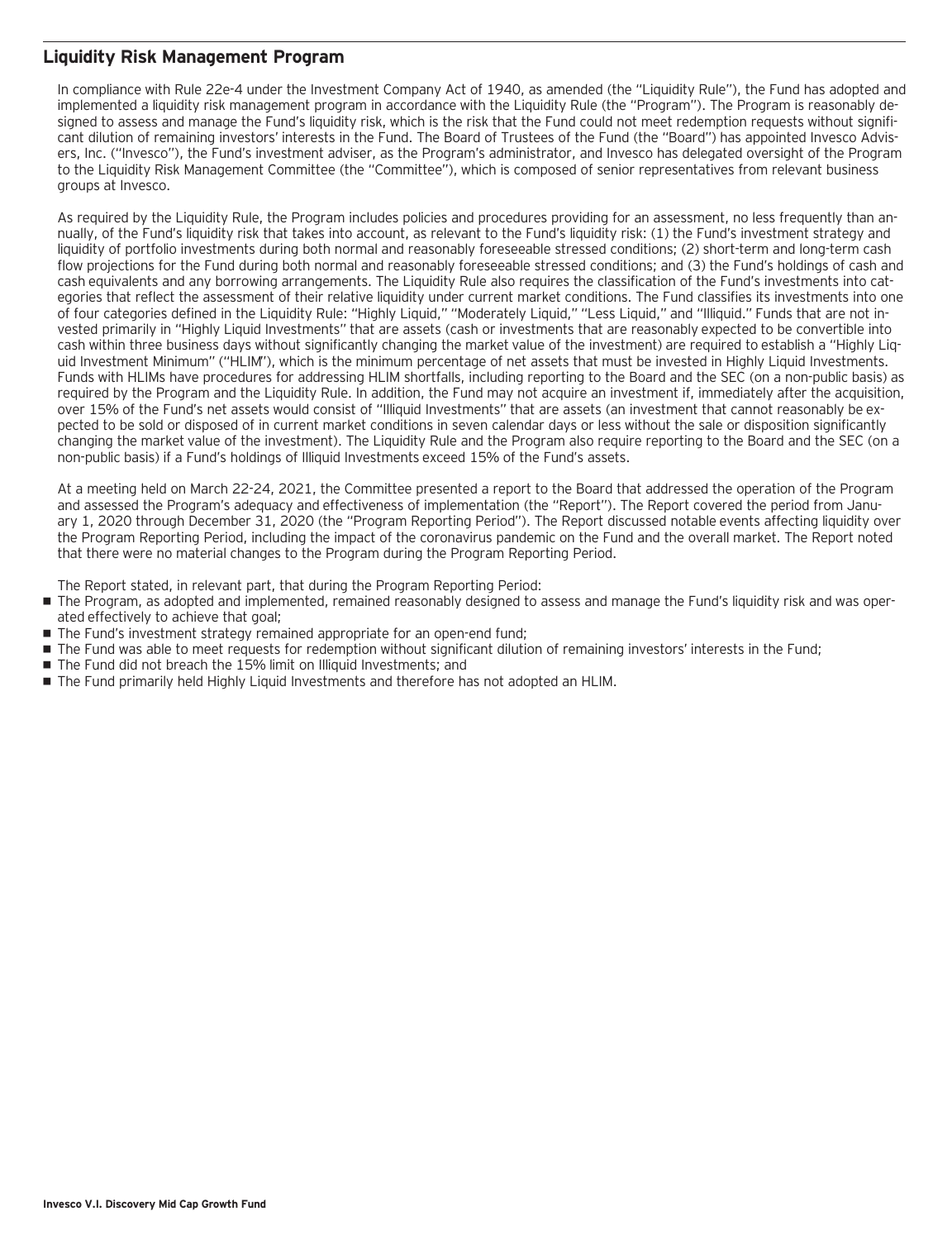# **Schedule of Investments(a)**

June 30, 2021 (Unaudited)

|                                                                            | <b>Shares</b> | Value           |
|----------------------------------------------------------------------------|---------------|-----------------|
| Common Stocks & Other Equity Interests-97.84%<br>Aerospace & Defense-0.74% |               |                 |
| Howmet Aerospace, Inc. <sup>(b)</sup>                                      | 257,586       | \$<br>8,878,989 |
| Air Freight & Logistics-0.92%                                              |               |                 |
| XPO Logistics, Inc. <sup>(b)</sup>                                         | 78,988        | 11,049,631      |
| <b>Apparel Retail-1.42%</b>                                                |               |                 |
| Burlington Stores, Inc. (b)                                                | 52,719        | 16,974,991      |
| <b>Application Software-10.74%</b>                                         |               |                 |
| Avalara, Inc. <sup>(b)</sup>                                               | 96,160        | 15,558,688      |
| Bill.com Holdings, Inc. <sup>(b)</sup>                                     | 49,503        | 9,067,959       |
| Coupa Software, Inc. <sup>(b)</sup>                                        | 59,644        | 15,633,289      |
| DocuSign, Inc. <sup>(b)</sup>                                              | 61,477        | 17,187,125      |
| Five9, Inc. <sup>(b)</sup>                                                 | 82,778        | 15,180,657      |
| HubSpot, Inc. <sup>(b)</sup>                                               | 45,386        | 26,447,330      |
| Synopsys, Inc. <sup>(b)</sup>                                              | 107,168       | 29,555,863      |
|                                                                            |               | 128,630,911     |
| Asset Management & Custody Banks-1.47%                                     |               |                 |
| KKR & Co., Inc., Class A                                                   | 297,373       | 17,616,377      |
| Auto Parts & Equipment-1.51%                                               |               |                 |
| Aptiv PLC <sup>(b)</sup>                                                   | 114,878       | 18,073,756      |
| Automotive Retail-1.97%                                                    |               |                 |
| Carvana Co. (b)(c)                                                         | 25,694        | 7,754,963       |
| Lithia Motors, Inc., Class A                                               | 46,153        | 15,860,017      |
|                                                                            |               | 23,614,980      |
| Biotechnology-1.17%                                                        |               |                 |
| Alnylam Pharmaceuticals, Inc. <sup>(b)</sup>                               | 45,197        | 7,661,795       |
| Natera, Inc. <sup>(b)</sup>                                                | 55,813        | 6,336,450       |
|                                                                            |               | 13,998,245      |
| Brewers-0.75%                                                              |               |                 |
| Boston Beer Co., Inc. (The), Class A(b)(c)                                 | 8,795         | 8,977,936       |
|                                                                            |               |                 |
| <b>Building Products-3.41%</b><br>Advanced Drainage Systems, Inc.          | 76,368        | 8,902,218       |
| Trane Technologies PLC                                                     | 93,439        | 17,205,857      |
| Trex Co., Inc. (b)(c)                                                      | 144,252       | 14,743,997      |
|                                                                            |               | 40,852,072      |
|                                                                            |               |                 |
| Casinos & Gaming-1.12%<br>Boyd Gaming Corp.                                |               |                 |
|                                                                            | 217,434       | 13,370,017      |
| <b>Communications Equipment-1.29%</b>                                      |               |                 |
| Motorola Solutions, Inc.                                                   | 71,275        | 15,455,984      |
| <b>Construction Machinery &amp; Heavy Trucks-0.67%</b>                     |               |                 |
| Oshkosh Corp.                                                              | 63,922        | 7,967,238       |
| <b>Construction Materials-0.57%</b>                                        |               |                 |
| Eagle Materials, Inc.                                                      | 47,960        | 6,815,596       |
| Copper-0.73%                                                               |               |                 |
| Freeport-McMoRan, Inc.                                                     | 233,956       | 8,682,107       |
|                                                                            |               |                 |

|                                                                                       | <b>Shares</b> | Value           |
|---------------------------------------------------------------------------------------|---------------|-----------------|
| Data Processing & Outsourced Services-0.48%                                           |               |                 |
| Marqeta, Inc., Class A(b)(c)                                                          | 205,362       | \$<br>5,764,511 |
|                                                                                       |               |                 |
| Diversified Chemicals-0.82%                                                           |               |                 |
| Eastman Chemical Co.                                                                  | 84,439        | 9,858,253       |
| Electrical Components & Equipment-4.69%                                               |               |                 |
| AMETEK, Inc.                                                                          | 145,008       | 19,358,568      |
| Generac Holdings, Inc. (b)                                                            | 63,995        | 26,567,524      |
| Regal Beloit Corp.                                                                    | 76,955        | 10,274,262      |
|                                                                                       |               | 56,200,354      |
|                                                                                       |               |                 |
| Electronic Equipment & Instruments-3.61%<br>Trimble, Inc. <sup>(b)</sup>              | 250,505       | 20,498,824      |
| Zebra Technologies Corp., Class A <sup>(b)</sup>                                      | 42,988        | 22,761,716      |
|                                                                                       |               | 43,260,540      |
|                                                                                       |               |                 |
| <b>Financial Exchanges &amp; Data-2.00%</b>                                           |               |                 |
| MSCI, Inc.                                                                            | 44,868        | 23,918,233      |
| Health Care Equipment-4.11%                                                           |               |                 |
| IDEXX Laboratories, Inc. (b)                                                          | 43,683        | 27,587,999      |
| Insulet Corp. (b)(c)                                                                  | 36,152        | 9,924,085       |
| Masimo Corp. <sup>(b)</sup>                                                           | 48,295        | 11,709,123      |
|                                                                                       |               | 49,221,207      |
|                                                                                       |               |                 |
| <b>Health Care Facilities-0.66%</b>                                                   |               |                 |
| Tenet Healthcare Corp. <sup>(b)</sup>                                                 | 117,854       | 7,895,039       |
| <b>Health Care Services-1.27%</b>                                                     |               |                 |
| Amedisys, Inc. <sup>(b)</sup>                                                         | 32,268        | 7,903,401       |
| Guardant Health, Inc. <sup>(b)</sup>                                                  | 59,207        | 7,352,918       |
|                                                                                       |               | 15,256,319      |
|                                                                                       |               |                 |
| Health Care Supplies-3.12%                                                            |               |                 |
| Align Technology, Inc. <sup>(b)</sup>                                                 | 26,790        | 16,368,690      |
| West Pharmaceutical Services, Inc.                                                    | 58,490        | 21,003,759      |
|                                                                                       |               | 37, 372, 449    |
| Health Care Technology-1.20%                                                          |               |                 |
| Veeva Systems, Inc., Class A(b)                                                       | 46,398        | 14,427,458      |
|                                                                                       |               |                 |
| Home Improvement Retail-1.46%<br>Floor & Decor Holdings, Inc., Class A <sup>(b)</sup> |               |                 |
|                                                                                       | 164,941       | 17,434,264      |
| Homebuilding-0.54%                                                                    |               |                 |
| TopBuild Corp. <sup>(b)</sup>                                                         | 32,775        | 6,482,240       |
| Homefurnishing Retail-1.20%                                                           |               |                 |
| $RH^{(b)(c)}$                                                                         | 21,118        | 14,339,122      |
|                                                                                       |               |                 |
| Hotels, Resorts & Cruise Lines-1.28%                                                  |               |                 |
| Hilton Worldwide Holdings, Inc. <sup>(b)</sup>                                        | 126,826       | 15,297,752      |
| Industrial Machinery-3.67%                                                            |               |                 |
| Chart Industries, Inc. <sup>(b)</sup>                                                 | 47,300        | 6,920,936       |
| IDEX Corp.                                                                            | 68,885        | 15,158,145      |
| ITT, Inc.                                                                             | 142,724       | 13,072,091      |
| Middleby Corp. (The) <sup>(b)</sup>                                                   | 50,535        | 8,755,694       |
|                                                                                       |               | 43,906,866      |
|                                                                                       |               |                 |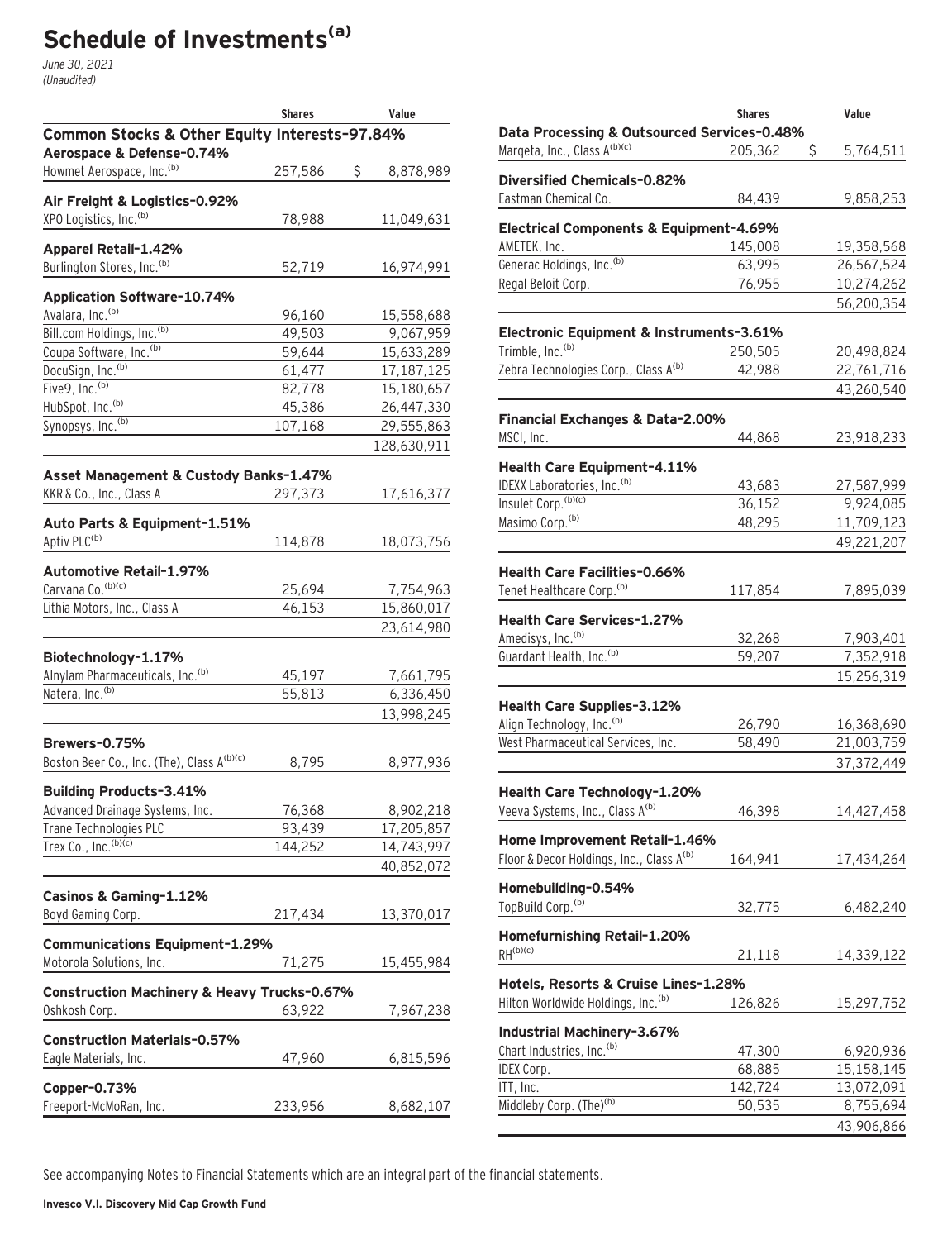|                                                                       | <b>Shares</b> | Value           |
|-----------------------------------------------------------------------|---------------|-----------------|
| Interactive Media & Services-1.59%                                    |               |                 |
| Pinterest, Inc., Class A(b)                                           | 95,353        | \$<br>7,528,119 |
| Zillow Group, Inc., Class C(b)(c)                                     | 93,873        | 11,473,158      |
|                                                                       |               | 19,001,277      |
| Internet & Direct Marketing Retail-1.24%                              |               |                 |
| Chewy, Inc., Class A(b)(c)                                            | 186,761       | 14,886,719      |
|                                                                       |               |                 |
| Internet Services & Infrastructure-2.87%                              |               |                 |
| MongoDB, Inc. (b)(c)                                                  | 41,789        | 15,107,559      |
| Twilio, Inc., Class A(b)                                              | 48,863        | 19,259,840      |
|                                                                       |               | 34,367,399      |
| Investment Banking & Brokerage-0.73%                                  |               |                 |
| LPL Financial Holdings, Inc.                                          | 65,206        | 8,801,506       |
|                                                                       |               |                 |
| IT Consulting & Other Services-3.16%                                  |               |                 |
| EPAM Systems, Inc. <sup>(b)</sup>                                     | 45,093        | 23,040,719      |
| Globant S.A. <sup>(b)</sup>                                           | 67,805        | 14,861,500      |
|                                                                       |               | 37,902,219      |
| Leisure Facilities-0.70%                                              |               |                 |
| Vail Resorts, Inc. <sup>(b)</sup>                                     | 26,330        | 8,333,972       |
|                                                                       |               |                 |
| Life Sciences Tools & Services-5.27%                                  |               |                 |
| Bio-Rad Laboratories, Inc., Class A <sup>(b)</sup>                    | 9,891         | 6,372,672       |
| Charles River Laboratories International,<br>Inc. <sup>(b)</sup>      | 60,700        | 22,454,144      |
| Maravai LifeSciences Holdings, Inc.,                                  |               |                 |
| Class $A^{(b)(c)}$                                                    | 192,733       | 8,042,748       |
| Mettler-Toledo International, Inc.(b)                                 | 10,027        | 13,890,804      |
| Repligen Corp. <sup>(b)</sup>                                         | 62,154        | 12,407,182      |
|                                                                       |               | 63,167,550      |
|                                                                       |               |                 |
| Movies & Entertainment-1.05%<br>Roku, Inc. <sup>(b)</sup>             |               |                 |
|                                                                       | 27,433        | 12,598,605      |
| Office REITs-0.63%                                                    |               |                 |
| Alexandria Real Estate Equities, Inc.                                 | 41,619        | 7,572,161       |
| Packaged Foods & Meats-0.43%                                          |               |                 |
| Freshpet, Inc. <sup>(b)</sup>                                         | 31,797        | 5,181,639       |
|                                                                       |               |                 |
| Paper Packaging-1.45%                                                 |               |                 |
| Avery Dennison Corp.                                                  | 82,792        | 17,406,190      |
| Pharmaceuticals-1.37%                                                 |               |                 |
| Catalent, Inc. <sup>(b)</sup>                                         | 152,047       | 16,439,322      |
|                                                                       |               |                 |
| Real Estate Services-0.48%<br>Jones Lang LaSalle, Inc. <sup>(b)</sup> |               |                 |
|                                                                       | 29,286        | 5,724,242       |
| Regional Banks-2.71%                                                  |               |                 |
| First Republic Bank                                                   | 97,158        | 18,185,063      |
| SVB Financial Group <sup>(b)</sup>                                    | 25,662        | 14,279,107      |
|                                                                       |               | 32,464,170      |
| Restaurants-1.66%                                                     |               |                 |
| Chipotle Mexican Grill, Inc. <sup>(b)</sup>                           | 5,436         | 8,427,648       |
| Texas Roadhouse, Inc.                                                 | 118,514       | 11,401,047      |
|                                                                       |               | 19,828,695      |
|                                                                       |               |                 |

|                                                                                                 | <b>Shares</b> | Value           |
|-------------------------------------------------------------------------------------------------|---------------|-----------------|
| Semiconductor Equipment-4.25%                                                                   |               |                 |
| Enphase Energy, Inc. <sup>(b)</sup>                                                             | 50,067        | \$<br>9,193,803 |
| Entegris, Inc.                                                                                  | 176,769       | 21,737,284      |
| KLA Corp.                                                                                       | 29,544        | 9,578,460       |
| Teradyne, Inc.                                                                                  | 77,928        | 10,439,235      |
|                                                                                                 |               | 50,948,782      |
| Semiconductors-3.14%                                                                            |               |                 |
| Marvell Technology, Inc.                                                                        | 161,953       | 9,446,719       |
| Monolithic Power Systems, Inc.                                                                  | 75,283        | 28,114,436      |
|                                                                                                 |               | 37,561,155      |
| Specialty Stores-1.80%                                                                          |               |                 |
| Five Below, Inc. <sup>(b)</sup>                                                                 | 81,200        | 15,693,524      |
| Tractor Supply Co.                                                                              | 31,503        | 5,861,448       |
|                                                                                                 |               | 21,554,972      |
| Systems Software-1.61%                                                                          |               |                 |
| Crowdstrike Holdings, Inc., Class A <sup>(b)</sup>                                              | 73,283        | 18,416,751      |
| SentinelOne, Inc.                                                                               | 20,924        | 889,270         |
|                                                                                                 |               | 19,306,021      |
| Trading Companies & Distributors-1.41%                                                          |               |                 |
| SiteOne Landscape Supply, Inc. <sup>(b)</sup>                                                   | 44,179        | 7,477,737       |
| United Rentals, Inc. <sup>(b)</sup>                                                             | 29,389        | 9,375,385       |
|                                                                                                 |               | 16,853,122      |
| Trucking-1.70%                                                                                  |               |                 |
| Old Dominion Freight Line, Inc.                                                                 | 80,137        | 20,338,771      |
| Total Common Stocks & Other Equity Interests                                                    |               |                 |
| (Cost \$786,200,603)                                                                            |               | 1,171,831,926   |
| Money Market Funds-1.77%                                                                        |               |                 |
| Invesco Government & Agency Portfolio,                                                          |               |                 |
| Institutional Class, 0.03% <sup>(d)(e)</sup>                                                    | 7,609,113     | 7,609,113       |
| Invesco Liquid Assets Portfolio,                                                                |               |                 |
| Institutional Class, 0.01% <sup>(d)(e)</sup>                                                    | 4,844,689     | 4,846,627       |
| Invesco Treasury Portfolio, Institutional<br>Class, 0.01% <sup>(d)(e)</sup>                     |               |                 |
|                                                                                                 | 8,696,128     | 8,696,128       |
| Total Money Market Funds (Cost \$21,151,800)                                                    |               | 21,151,868      |
| TOTAL INVESTMENTS IN SECURITIES                                                                 |               |                 |
| (excluding investments purchased<br>with cash collateral from securities                        |               |                 |
| on loan)-99.61%                                                                                 |               |                 |
| (Cost \$807,352,403)                                                                            |               | 1,192,983,794   |
| <b>Investments Purchased with Cash Collateral from</b>                                          |               |                 |
| <b>Securities on Loan</b>                                                                       |               |                 |
| Money Market Funds-6.42%                                                                        |               |                 |
| Invesco Private Government Fund,                                                                |               |                 |
| $0.02\%$ <sup>(d)(e)(f)</sup>                                                                   | 23,072,758    | 23,072,758      |
| Invesco Private Prime Fund, 0.12% <sup>(d)(e)(f)</sup> 53,814,910                               |               | 53,836,437      |
| Total Investments Purchased with Cash Collateral<br>from Securities on Loan (Cost \$76,909,195) |               | 76,909,195      |
| TOTAL INVESTMENTS IN SECURITIES-106.03%                                                         |               |                 |
| (Cost \$884,261,598)                                                                            |               | 1,269,892,989   |

OTHER ASSETS LESS LIABILITIES—(6.03)% (72,226,427) NET ASSETS-100.00% \$1,197,666,562

Investment Abbreviations:

REIT – Real Estate Investment Trust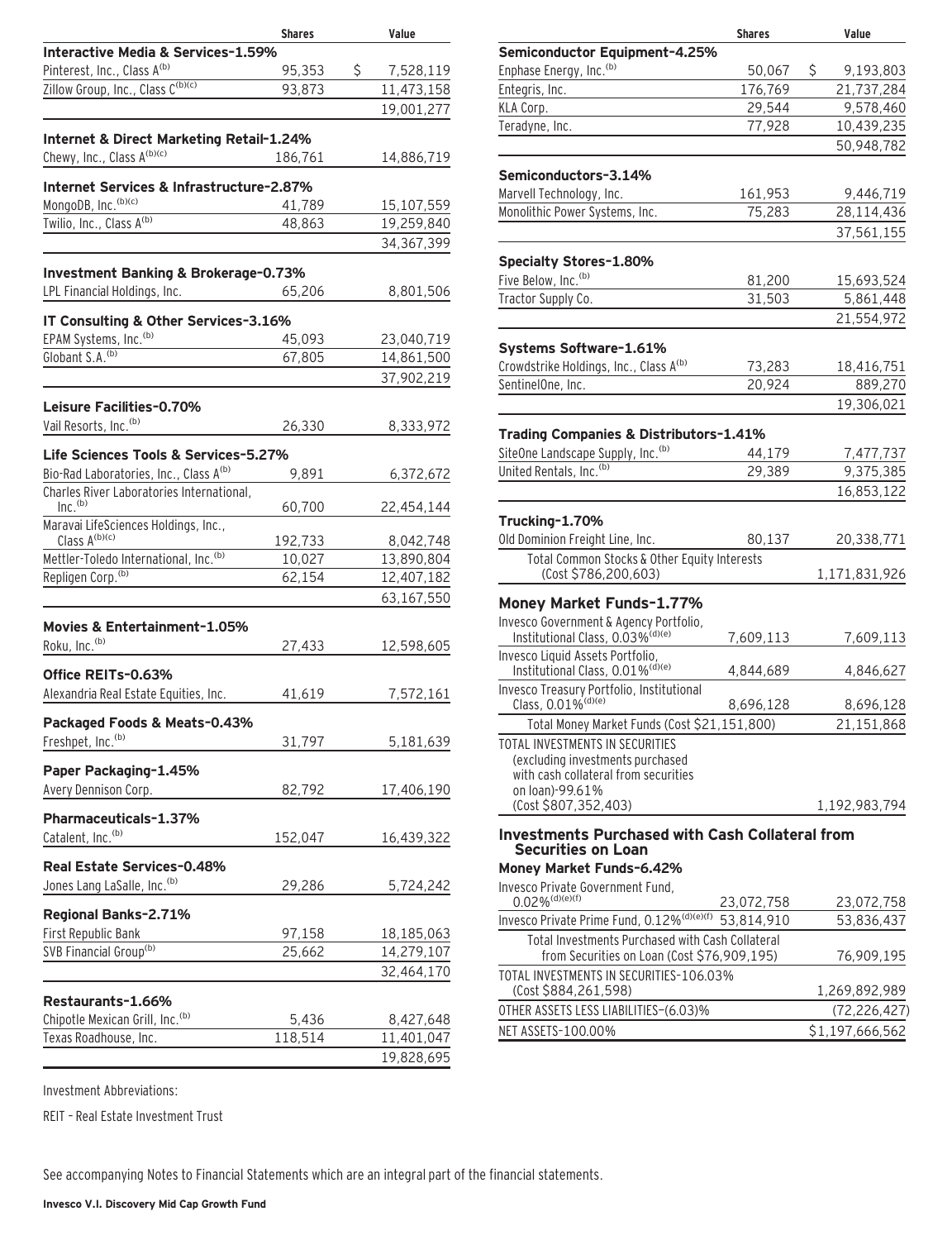Notes to Schedule of Investments:

- (a) Industry and/or sector classifications used in this report are generally according to the Global Industry Classification Standard, which was developed by and is the exclusive property and a service mark of MSCI Inc. and Standard & Poor's.
- (b) Non-income producing security.
- (c) All or a portion of this security was out on loan at June 30, 2021.
- (d) Affiliated issuer. The issuer and/or the Fund is a wholly-owned subsidiary of Invesco Ltd., or is affiliated by having an investment adviser that is under common control of Invesco Ltd. The table below shows the Fund's transactions in, and earnings from, its investments in affiliates for the six months ended June 30, 2021.

|                                                                               | Value<br>December 31, 2020 | <b>Purchases</b><br>at Cost | <b>Proceeds</b><br>from Sales | Change in<br><b>Unrealized</b><br>Appreciation | Realized<br>Gain         | Value<br>June 30, 2021 | <b>Dividend Income</b> |
|-------------------------------------------------------------------------------|----------------------------|-----------------------------|-------------------------------|------------------------------------------------|--------------------------|------------------------|------------------------|
| Investments in Affiliated Money Market Funds:                                 |                            |                             |                               |                                                |                          |                        |                        |
| Invesco Government & Agency Portfolio, Institutional<br>Class                 | \$4.694.901                | \$63,174,820                | \$ (60, 260, 608)             | s -                                            | ٠                        | \$7,609,113            | 763                    |
| Invesco Liquid Assets Portfolio, Institutional Class                          | 3.353.072                  | 44.536.512                  | (43,043,293)                  | 73                                             | 263                      | 4.846.627              | 379                    |
| Invesco Treasury Portfolio, Institutional Class                               | 5.365.601                  | 72,199,794                  | (68, 869, 267)                | $\overline{\phantom{a}}$                       | $\overline{\phantom{a}}$ | 8,696,128              | 309                    |
| Investments Purchased with Cash Collateral from<br><b>Securities on Loan:</b> |                            |                             |                               |                                                |                          |                        |                        |
| Invesco Private Government Fund                                               | $\overline{\phantom{a}}$   | 41.703.757                  | (18,630,999)                  |                                                | $\overline{\phantom{a}}$ | 23.072.758             | $206*$                 |
| Invesco Private Prime Fund                                                    | $\overline{\phantom{a}}$   | 83.423.895                  | (29.587.458)                  |                                                | $\overline{\phantom{a}}$ | 53,836,437             | $3,431*$               |
| Total                                                                         | \$13,413,574               | \$305,038,778               | \$(220, 391, 625)             | \$73                                           | \$263                    | \$98,061,063           | \$5,088                |

\* Represents the income earned on the investment of cash collateral, which is included in securities lending income on the Statement of Operations. Does not include rebates and fees paid to lending agent or premiums received from borrowers, if any.

(e) The rate shown is the 7-day SEC standardized yield as of June 30, 2021.

The security has been segregated to satisfy the commitment to return the cash collateral received in securities lending transactions upon the borrower's return of the securities loaned. See Note 1I.

### **Portfolio Composition**

By sector, based on Net Assets as of June 30, 2021

| Information Technology                                | 31.15% |
|-------------------------------------------------------|--------|
| <b>Health Care</b>                                    | 18.17  |
| Industrials                                           | 17.21  |
| <b>Consumer Discretionary</b>                         | 15.90  |
| <b>Financials</b>                                     | 6.91   |
| Materials                                             | 3.57   |
| <b>Communication Services</b>                         | 2.64   |
| Other Sectors, Each Less than 2% of Net Assets        | 2.29   |
| Money Market Funds Plus Other Assets Less Liabilities | 2.16   |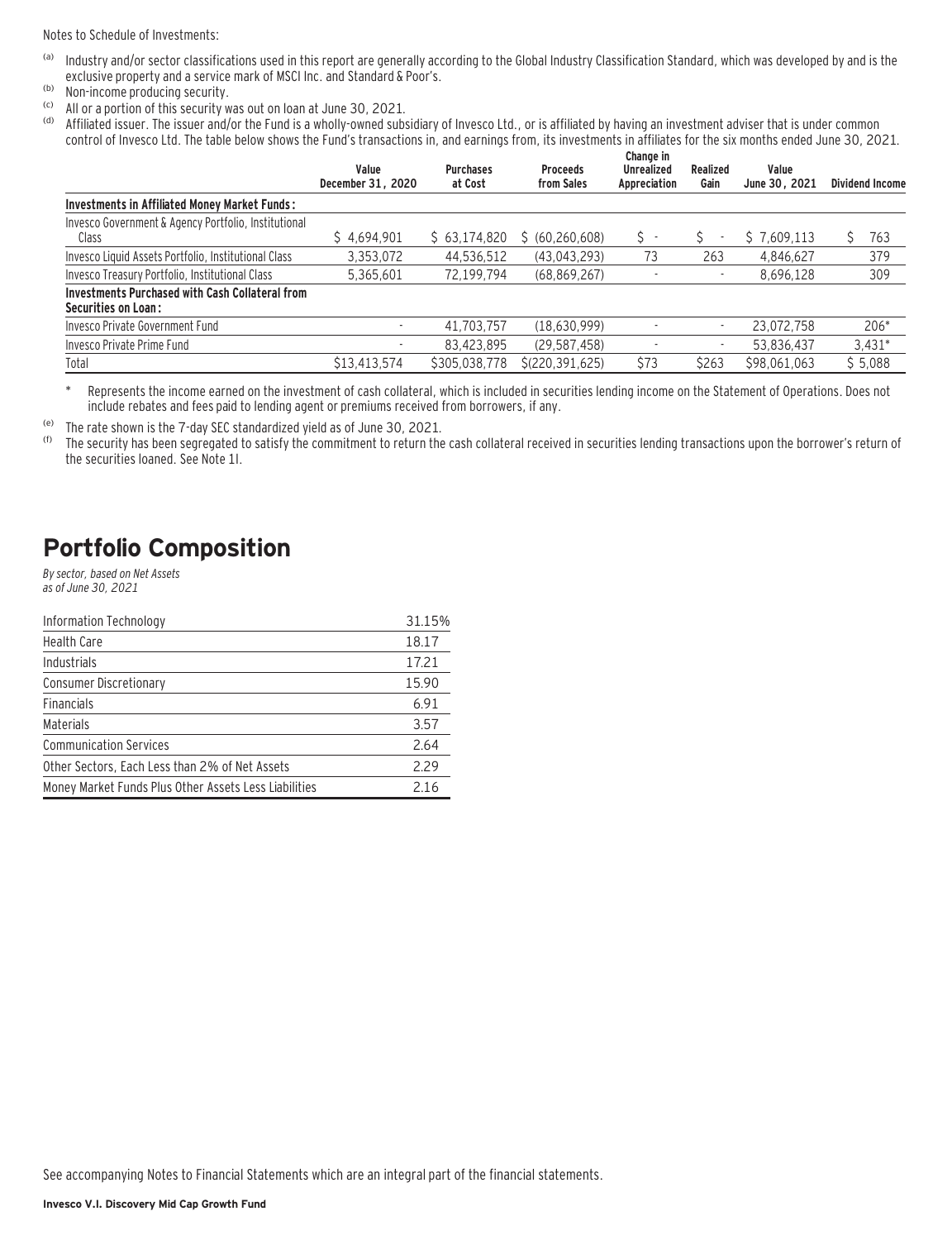## **Statement of Assets and Liabilities**

June 30, 2021 (Unaudited)

#### **Assets:**

| Investments in securities, at value                    |                 |
|--------------------------------------------------------|-----------------|
| (Cost \$786,200,603)*                                  | \$1,171,831,926 |
| Investments in affiliated money market funds, at value |                 |
| (Cost \$98,060,995)                                    | 98,061,063      |
| Cash                                                   | 554,715         |
| Receivable for:                                        |                 |
| Investments sold                                       | 9,373,516       |
| Fund shares sold                                       | 163,256         |
| Dividends                                              | 227,425         |
| Investment for trustee deferred compensation and       |                 |
| retirement plans                                       | 190,994         |
| Total assets                                           | 1,280,402,895   |
| Liabilities:                                           |                 |
| Payable for:                                           |                 |
| Investments purchased                                  | 2,549,705       |
| Fund shares reacquired                                 | 1,960,372       |
| Collateral upon return of securities loaned            | 76,909,195      |
| Accrued fees to affiliates                             | 938,260         |

| Accrued other operating expenses                   | 175,552           |
|----------------------------------------------------|-------------------|
| Trustee deferred compensation and retirement plans | 203,249           |
| Total liabilities                                  | 82,736,333        |
| Net assets applicable to shares outstanding        | \$1,197,666,562   |
| Net assets consist of:                             |                   |
| Shares of beneficial interest                      | Ŝ.<br>511,166,992 |
| Distributable earnings                             | 686,499,570       |
|                                                    | \$1,197,666,562   |
| <b>Net Assets:</b>                                 |                   |

| .         |               |
|-----------|---------------|
| Series I  | \$995,878,595 |
| Series II | \$201,787,967 |
|           |               |

**Shares outstanding, no par value, with an unlimited number of shares authorized:**

| Series I                                | 8,521,513 |
|-----------------------------------------|-----------|
| Series II                               | 1,885,469 |
| Series I:<br>Net asset value per share  | 116.87    |
| Series II:<br>Net asset value per share | 107.02    |

\* At June 30, 2021, securities with an aggregate value of \$73,692,698 were on loan to brokers.

## **Statement of Operations**

For the six months ended June 30, 2021 (Unaudited)

#### **Investment income:**

| Dividends                                                                                       | \$<br>1,519,093 |
|-------------------------------------------------------------------------------------------------|-----------------|
| Dividends from affiliated money market funds (includes<br>securities lending income of \$1,332) | 2,783           |
| Total investment income                                                                         | 1,521,876       |
| <b>Expenses:</b>                                                                                |                 |
| Advisory fees                                                                                   | 3,824,725       |
| Administrative services fees                                                                    | 921,429         |
| Custodian fees                                                                                  | 1,821           |
| Distribution fees - Series II                                                                   | 245,435         |
| Transfer agent fees                                                                             | 44,012          |
| Trustees' and officers' fees and benefits                                                       | 14,689          |
| Reports to shareholders                                                                         | 28,559          |
| Professional services fees                                                                      | 24,214          |
| Taxes                                                                                           | 2,378           |
| <b>Other</b>                                                                                    | 7,534           |
| Total expenses                                                                                  | 5,114,796       |
| Less: Fees waived                                                                               | (216, 040)      |
| Net expenses                                                                                    | 4,898,756       |
| Net investment income (loss)                                                                    | (3,376,880)     |

#### **Realized and unrealized gain (loss) from:**

| Net realized gain from:                                  |                |
|----------------------------------------------------------|----------------|
| Unaffiliated investment securities                       | 180,574,515    |
| Affiliated investment securities                         | 263            |
|                                                          | 180,574,778    |
| Change in net unrealized appreciation (depreciation) of: |                |
| Unaffiliated investment securities                       | (72, 502, 005) |
| Affiliated investment securities                         | 73             |
|                                                          | (72, 501, 932) |
| Net realized and unrealized gain                         | 108,072,846    |
| Net increase in net assets resulting from operations     | \$104,695,966  |
|                                                          |                |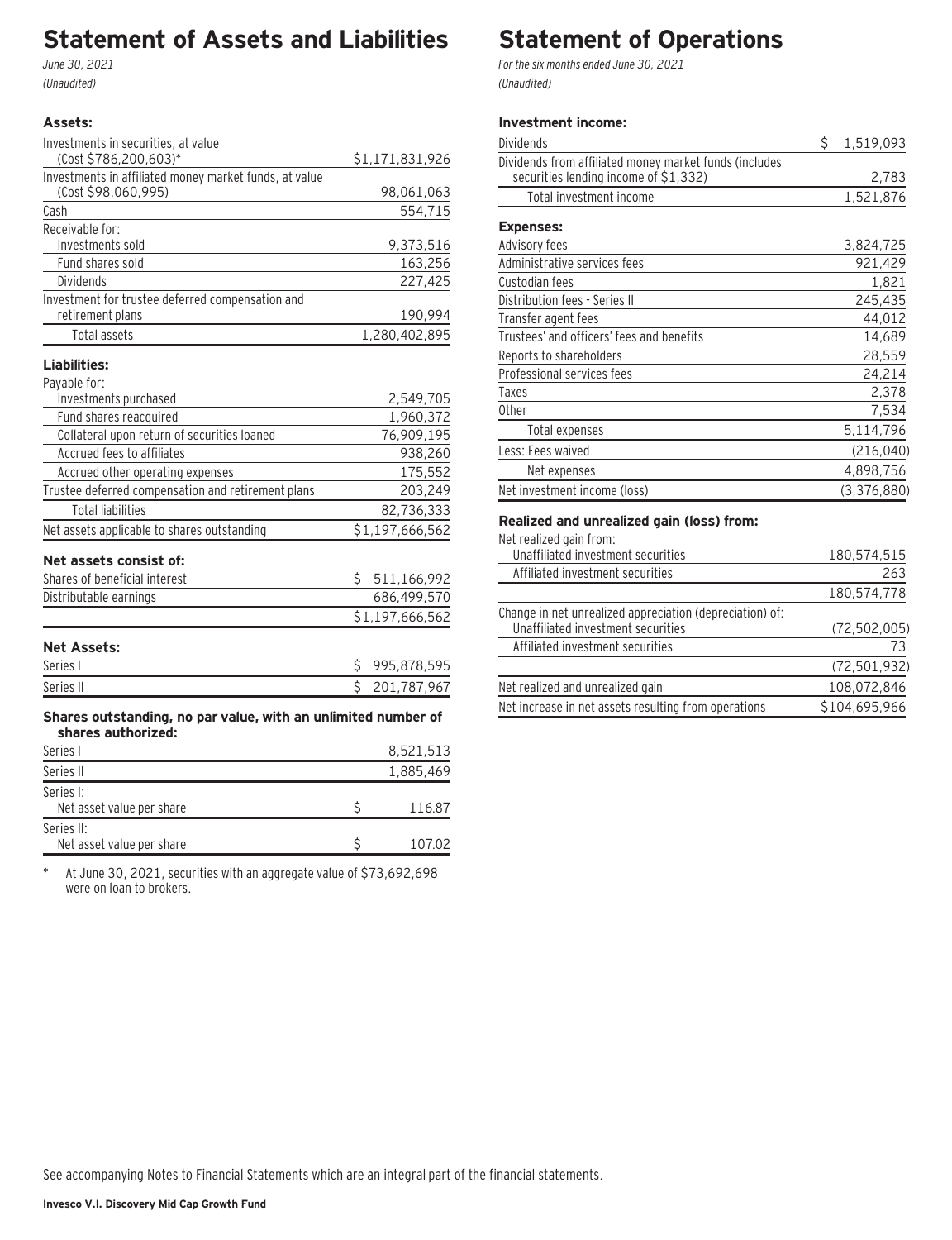### **Statement of Changes in Net Assets**

For the six months ended June 30, 2021 and the year ended December 31, 2020 (Unaudited)

|                                                                         | June 30,<br>2021  |   | December 31,<br>2020 |
|-------------------------------------------------------------------------|-------------------|---|----------------------|
| <b>Operations:</b>                                                      |                   |   |                      |
| Net investment income (loss)                                            | \$<br>(3,376,880) | S | (3,715,026)          |
| Net realized gain                                                       | 180,574,778       |   | 129,594,081          |
| Change in net unrealized appreciation (depreciation)                    | (72, 501, 932)    |   | 232,836,358          |
| Net increase in net assets resulting from operations                    | 104,695,966       |   | 358,715,413          |
| Distributions to shareholders from distributable earnings:              |                   |   |                      |
| Series I                                                                |                   |   | (59, 869, 406)       |
| Series II                                                               |                   |   | (5, 791, 819)        |
| Total distributions from distributable earnings                         |                   |   | (65,661,225)         |
| <b>Share transactions-net:</b>                                          |                   |   |                      |
| Series I                                                                | (54, 829, 489)    |   | 33,303,183           |
| Series II                                                               | (11,830,774)      |   | 88,537,075           |
| Net increase (decrease) in net assets resulting from share transactions | (66, 660, 263)    |   | 121,840,258          |
| Net increase in net assets                                              | 38,035,703        |   | 414,894,446          |
| Net assets:                                                             |                   |   |                      |
| Beginning of period                                                     | 1,159,630,859     |   | 744,736,413          |
| End of period                                                           | \$1,197,666,562   |   | \$1,159,630,859      |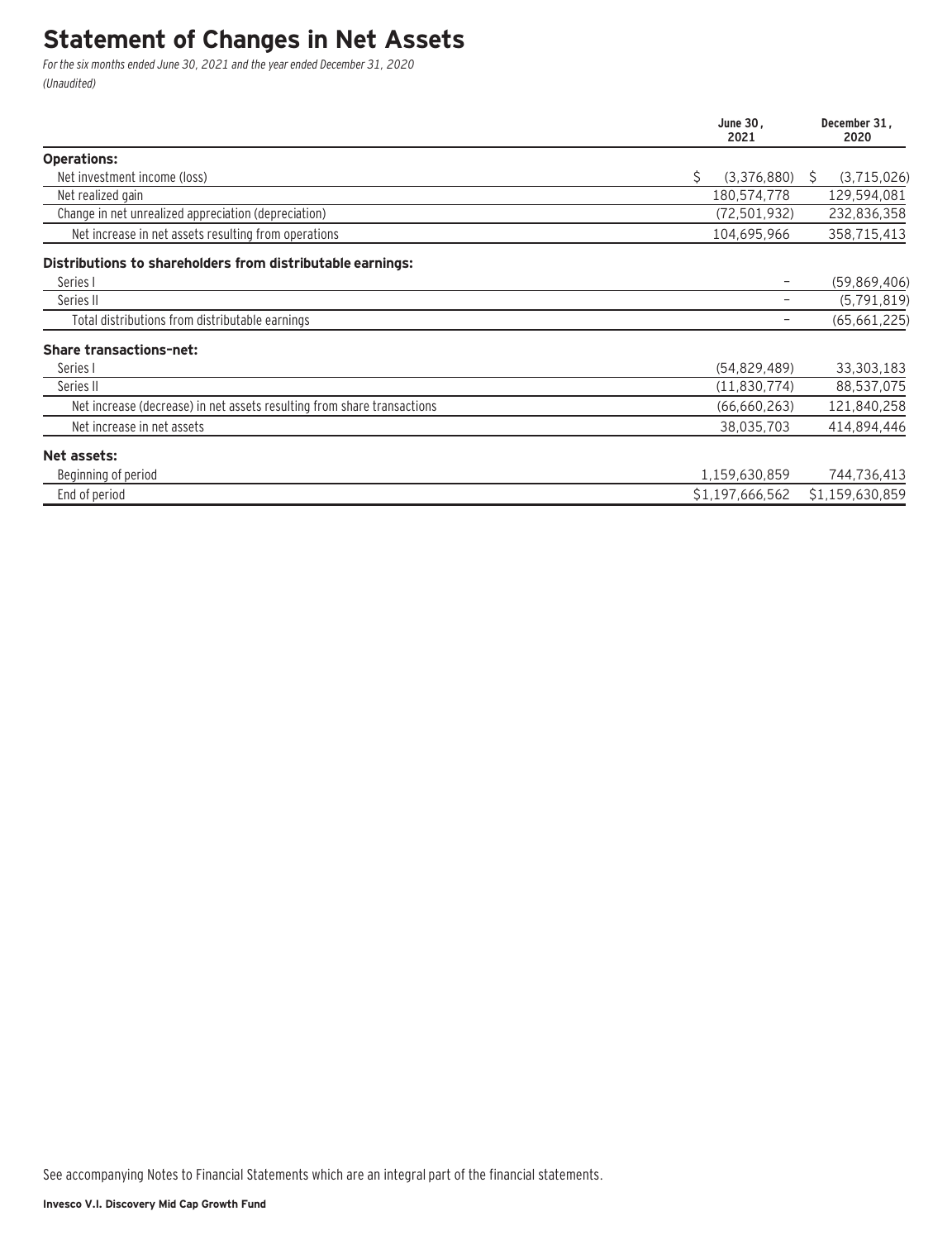## **Financial Highlights**

#### (Unaudited)

The following schedule presents financial highlights for a share of the Fund outstanding throughout the periods indicated.

|                           | Net asset<br>value,<br>beginning<br>of period | Net<br>investment<br>income<br>$(logs)$ <sup>(a)</sup> | Net gains<br>(losses)<br>on securities<br>(both<br>realized and<br>unrealized) | <b>Total from</b><br>investment<br>operations | <b>Dividends</b><br>from net<br>investment<br>income | <b>Distributions</b><br>from net<br>realized<br>gains | Total<br>distributions   | Net asset<br>value, end<br>of period | Total<br>return <sup>(b)</sup> | Net assets.<br>end of period<br>(000's omitted) | Ratio of<br>expenses<br>to average<br>net assets<br>with fee waivers<br>and/or<br>expenses<br>absorbed | Ratio of<br>expenses<br>to average net<br>assets without<br>fee waivers<br>and/or<br>expenses<br>absorbed <sup>(c)</sup> | Ratio of net<br>investment<br>income<br>(logs)<br>to average<br>net assets | Portfolio<br>turnover <sup>(d)</sup> |
|---------------------------|-----------------------------------------------|--------------------------------------------------------|--------------------------------------------------------------------------------|-----------------------------------------------|------------------------------------------------------|-------------------------------------------------------|--------------------------|--------------------------------------|--------------------------------|-------------------------------------------------|--------------------------------------------------------------------------------------------------------|--------------------------------------------------------------------------------------------------------------------------|----------------------------------------------------------------------------|--------------------------------------|
| Series I                  |                                               |                                                        |                                                                                |                                               |                                                      |                                                       |                          |                                      |                                |                                                 |                                                                                                        |                                                                                                                          |                                                                            |                                      |
| Six months ended 06/30/21 | \$106.94                                      | \$(0.30)                                               | \$10.23                                                                        | \$9.93                                        | Ŝ.<br>$\overline{\phantom{0}}$                       |                                                       | $\overline{\phantom{m}}$ | \$116.87                             | 9.29%                          | \$995,879                                       | $0.80\%$ <sup>(e)</sup>                                                                                | $0.84\%$ <sup>(e)</sup>                                                                                                  | $(0.54)$ % <sup>(e)</sup>                                                  | 39%                                  |
| Year ended 12/31/20       | 83.82                                         | (0.32)                                                 | 30.78                                                                          | 30.46                                         | (0.04)                                               | (7.30)                                                | (7.34)                   | 106.94                               | 40.70                          | 963,414                                         | 0.80                                                                                                   | 0.86                                                                                                                     | (0.37)                                                                     | 87                                   |
| Year ended 12/31/19       | 68.65                                         | 0.04 <sup>(f)</sup>                                    | 26.04                                                                          | 26.08                                         | $\qquad \qquad -$                                    | (10.91)                                               | (10.91)                  | 83.82                                | 39.37                          | 693,424                                         | 0.80                                                                                                   | 0.87                                                                                                                     | 0.05 <sup>(f)</sup>                                                        | 76                                   |
| Year ended 12/31/18       | 84.21                                         | (0.19)                                                 | (3.07)                                                                         | (3.26)                                        | -                                                    | (12.30)                                               | (12.30)                  | 68.65                                | (6.08)                         | 586,273                                         | 0.80                                                                                                   | 0.86                                                                                                                     | (0.23)                                                                     | 104                                  |
| Year ended 12/31/17       | 72.65                                         | (0.10)                                                 | 20.08                                                                          | 19.98                                         | (0.03)                                               | (8.39)                                                | (8.42)                   | 84.21                                | 28.79                          | 694.675                                         | 0.80                                                                                                   | 0.84                                                                                                                     | (0.12)                                                                     | 105                                  |
| Year ended 12/31/16       | 76.85                                         | 0.03                                                   | 1.69                                                                           | 1.72                                          | $\overline{a}$                                       | (5.92)                                                | (5.92)                   | 72.65                                | 2.34                           | 603,708                                         | 0.80                                                                                                   | 0.84                                                                                                                     | 0.04                                                                       | 141                                  |
| Series II                 |                                               |                                                        |                                                                                |                                               |                                                      |                                                       |                          |                                      |                                |                                                 |                                                                                                        |                                                                                                                          |                                                                            |                                      |
| Six months ended 06/30/21 | 98.05                                         | (0.40)                                                 | 9.37                                                                           | 8.97                                          | ۰                                                    |                                                       | $\overline{\phantom{0}}$ | 107.02                               | 9.15                           | 201,788                                         | $1.05^{(e)}$                                                                                           | $1.09^{(e)}$                                                                                                             | $(0.79)^{(e)}$                                                             | 39                                   |
| Year ended 12/31/20       | 77.70                                         | (0.50)                                                 | 28.15                                                                          | 27.65                                         | $\overline{\phantom{a}}$                             | (7.30)                                                | (7.30)                   | 98.05                                | 40.24                          | 196.217                                         | 1.05                                                                                                   | 1.11                                                                                                                     | (0.62)                                                                     | 87                                   |
| Year ended 12/31/19       | 64.41                                         | $(0.14)$ <sup>(f)</sup>                                | 24.34                                                                          | 24.20                                         | -                                                    | (10.91)                                               | (10.91)                  | 77.70                                | 39.01                          | 51,312                                          | 1.05                                                                                                   | 1.12                                                                                                                     | $(0.19)^{(f)}$                                                             | 76                                   |
| Year ended 12/31/18       | 79.87                                         | (0.37)                                                 | (2.79)                                                                         | (3.16)                                        | $\overline{\phantom{a}}$                             | (12.30)                                               | (12.30)                  | 64.41                                | (6.31)                         | 35,054                                          | 1.05                                                                                                   | 1.11                                                                                                                     | (0.48)                                                                     | 104                                  |
| Year ended 12/31/17       | 69.43                                         | (0.28)                                                 | 19.11                                                                          | 18.83                                         | $\qquad \qquad =$                                    | (8.39)                                                | (8.39)                   | 79.87                                | 28.46                          | 39,599                                          | 1.05                                                                                                   | 1.09                                                                                                                     | (0.37)                                                                     | 105                                  |
| Year ended 12/31/16       | 73.88                                         | (0.15)                                                 | 1.62                                                                           | 1.47                                          | -                                                    | (5.92)                                                | (5.92)                   | 69.43                                | 2.08                           | 32,252                                          | 1.05                                                                                                   | 1.09                                                                                                                     | (0.21)                                                                     | 141                                  |

(a) Calculated using average shares outstanding.<br>(b) Includes adjustments in accordance with accounting principles generally accepted in the United States of America and as such, the net asset value for financial reporting the returns based upon those net asset values may differ from the net asset value and returns for shareholder transactions. Total returns are not annualized for periods less than one year, if applicable, and do not reflect

(c) Does not include indirect expenses from affiliated fund fees and expenses of 0.00% for the years ended December 31, 2019, 2018, 2017 and 2016, respectively.<br>(d) Portfolio turnover is calculated at the fund level and is calculation excludes the value of securities purchased of \$123,217,891 in the effort to realign the Fund's portfolio holdings after the reorganization of Invesco V.I. Mid Cap Growth

Fund into the Fund.<br><sup>(e)</sup> Ratios are annualized and based on average daily net assets (OOO's omitted) of \$975,370 and \$197,975 for Series I and Series II shares, respectively.<br>(f) Net investment income (loss) per share and 2019. Net investment income (loss) per share and the ratio of net investment income (loss) to average net assets excluding the significant dividends are \$(0.13) and (0.16)% for Series I Shares and \$(0.30) and (0.40)% for Series II Shares.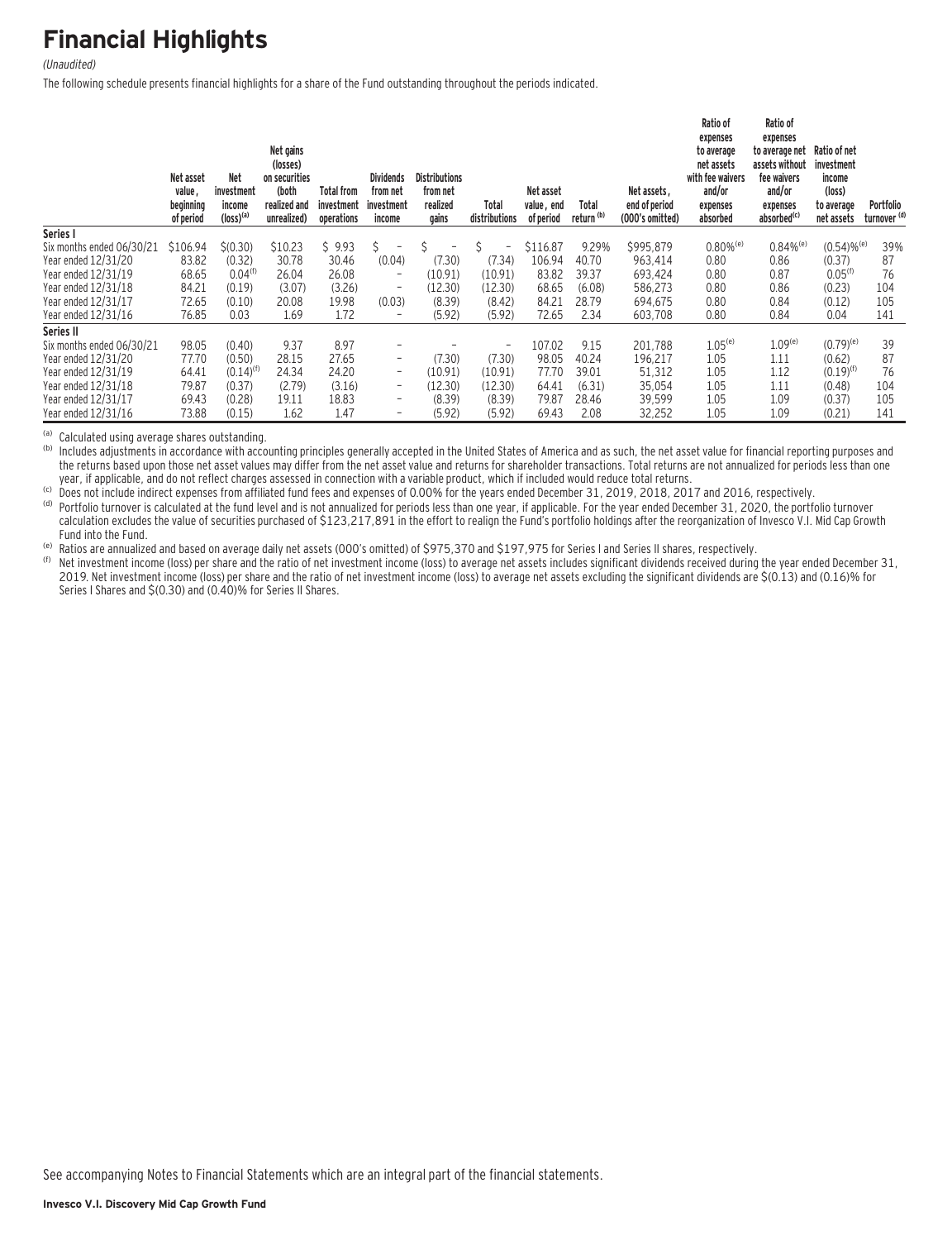### **Notes to Financial Statements**

June 30, 2021 (Unaudited)

#### **NOTE 1—Significant Accounting Policies**

Invesco V.I. Discovery Mid Cap Growth Fund, formerly Invesco Oppenheimer V.I. Discovery Mid Cap Growth Fund (the "Fund") is a series portfolio of AIM Variable Insurance Funds (Invesco Variable Insurance Funds) (the "Trust"). The Trust is a Delaware statutory trust registered under the Investment Company Act of 1940, as amended (the "1940 Act"), as an open-end series management investment company. Information presented in these financial statements pertains only to the Fund. Matters affecting the Fund or each class will be voted on exclusively by the shareholders of the Fund or each class. Current Securities and Exchange Commission ("SEC") guidance, however, requires participating insurance companies offering separate accounts to vote shares proportionally in accordance with the instructions of the contract owners whose investments are funded by shares of each Fund or class.

The Fund's investment objective is to seek capital appreciation.

The Fund currently offers two classes of shares, Series I and Series II, both of which are offered to insurance company separate accounts funding variable annuity contracts and variable life insurance policies ("variable products").

The Fund is an investment company and accordingly follows the investment company accounting and reporting guidance in accordance with Financial Accounting Standards Board Accounting Standards Codification Topic 946, Financial Services – Investment Companies.

The following is a summary of the significant accounting policies followed by the Fund in the preparation of its financial statements.

**A. Security Valuations** — Securities, including restricted securities, are valued according to the following policy.

A security listed or traded on an exchange (except convertible securities) is valued at its last sales price or official closing price as of the close of the customary trading session on the exchange where the security is principally traded, or lacking any sales or official closing price on a particular day, the security may be valued at the closing bid price on that day. Securities traded in the over-the-counter market are valued based on prices furnished by independent pricing services or market makers. When such securities are valued by an independent pricing service they may be considered fair valued. Futures contracts are valued at the final settlement price set by an exchange on which they are principally traded. Listed options are valued at the mean between the last bid and asked prices from the exchange on which they are principally traded. Options not listed on an exchange are valued by an independent source at the mean between the last bid and asked prices. For purposes of determining net asset value ("NAV") per share, futures and option contracts generally are valued 15 minutes after the close of the customary trading session of the New York Stock Exchange ("NYSE").

Investments in open-end and closed-end registered investment companies that do not trade on an exchange are valued at the end-of-day net asset value per share. Investments in open-end and closed-end registered investment companies that trade on an exchange are valued at the last sales price or official closing price as of the close of the customary trading session on the exchange where the security is principally traded.

Debt obligations (including convertible securities) and unlisted equities are fair valued using an evaluated quote provided by an independent pricing service. Evaluated quotes provided by the pricing service may be determined without exclusive reliance on quoted prices, and may reflect appropriate factors such as institution-size trading in similar groups of securities, developments related to specific securities, dividend rate (for unlisted equities), yield (for debt obligations), quality, type of issue, coupon rate (for debt obligations), maturity (for debt obligations), individual trading characteristics and other market data. Pricing services generally value debt obligations assuming orderly transactions of institutional round lot size, but a fund may hold or transact in the same securities in smaller, odd lot sizes. Odd lots often trade at lower prices than institutional round lots. Debt obligations are subject to interest rate and credit risks. In addition, all debt obligations involve some risk of default with respect to interest and/or principal payments.

Foreign securities' (including foreign exchange contracts) prices are converted into U.S. dollar amounts using the applicable exchange rates as of the close of the NYSE. If market quotations are available and reliable for foreign exchange-traded equity securities, the securities will be valued at the market quotations. Because trading hours for certain foreign securities end before the close of the NYSE, closing market quotations may become unreliable. If between the time trading ends on a particular security and the close of the customary trading session on the NYSE, events occur that the investment adviser determines are significant and make the closing price unreliable, the Fund may fair value the security. If the event is likely to have affected the closing price of the security, the security will be valued at fair value in good faith using procedures approved by the Board of Trustees. Adjustments to closing prices to reflect fair value may also be based on a screening process of an independent pricing service to indicate the degree of certainty, based on historical data, that the closing price in the principal market where a foreign security trades is not the current value as of the close of the NYSE. Foreign securities' prices meeting the approved degree of certainty that the price is not reflective of current value will be priced at the indication of fair value from the independent pricing service. Multiple factors may be considered by the independent pricing service in determining adjustments to reflect fair value and may include information relating to sector indices, American Depositary Receipts and domestic and foreign index futures. Foreign securities may have additional risks including exchange rate changes, potential for sharply devalued currencies and high inflation, political and economic upheaval, the relative lack of issuer information, relatively low market liquidity and the potential lack of strict financial and accounting controls and standards.

Securities for which market prices are not provided by any of the above methods may be valued based upon quotes furnished by independent sources. The last bid price may be used to value equity securities. The mean between the last bid and asked prices is used to value debt obligations, including corporate loans.

Securities for which market quotations are not readily available or became unreliable are valued at fair value as determined in good faith by or under the supervision of the Trust's officers following procedures approved by the Board of Trustees. Issuer specific events, market trends, bid/asked quotes of brokers and information providers and other market data may be reviewed in the course of making a good faith determination of a security's fair value.

The Fund may invest in securities that are subject to interest rate risk, meaning the risk that the prices will generally fall as interest rates rise and, conversely, the prices will generally rise as interest rates fall. Specific securities differ in their sensitivity to changes in interest rates depending on their individual characteristics. Changes in interest rates may result in increased market volatility, which may affect the value and/or liquidity of certain Fund investments.

Valuations change in response to many factors including the historical and prospective earnings of the issuer, the value of the issuer's assets, general market conditions which are not specifically related to the particular issuer, such as real or perceived adverse economic conditions, changes in the general outlook for revenues or corporate earnings, changes in interest or currency rates, regional or global instability, natural or environmental disasters, widespread disease or other public health issues, war, acts of terrorism or adverse investor sentiment generally and market liquidity. Because of the inherent uncertainties of valuation, the values reflected in the financial statements may materially differ from the value received upon actual sale of those investments.

**B. Securities Transactions and Investment Income** - Securities transactions are accounted for on a trade date basis. Realized gains or losses on sales are computed on the basis of specific identification of the securities sold. Interest income (net of withholding tax, if any) is recorded on an accrual basis from settlement date and includes coupon interest and amortization of premium and accretion of discount on debt securities as applicable. Dividend income (net of withholding tax, if any) is recorded on the ex-dividend date.

The Fund may periodically participate in litigation related to Fund investments. As such, the Fund may receive proceeds from litigation settlements. Any proceeds received are included in the Statement of Operations as realized gain (loss) for investments no longer held and as unrealized gain (loss) for investments still held.

Brokerage commissions and mark ups are considered transaction costs and are recorded as an increase to the cost basis of securities purchased and/or a reduction of proceeds on a sale of securities. Such transaction costs are included in the determination of net realized and unrealized gain (loss) from investment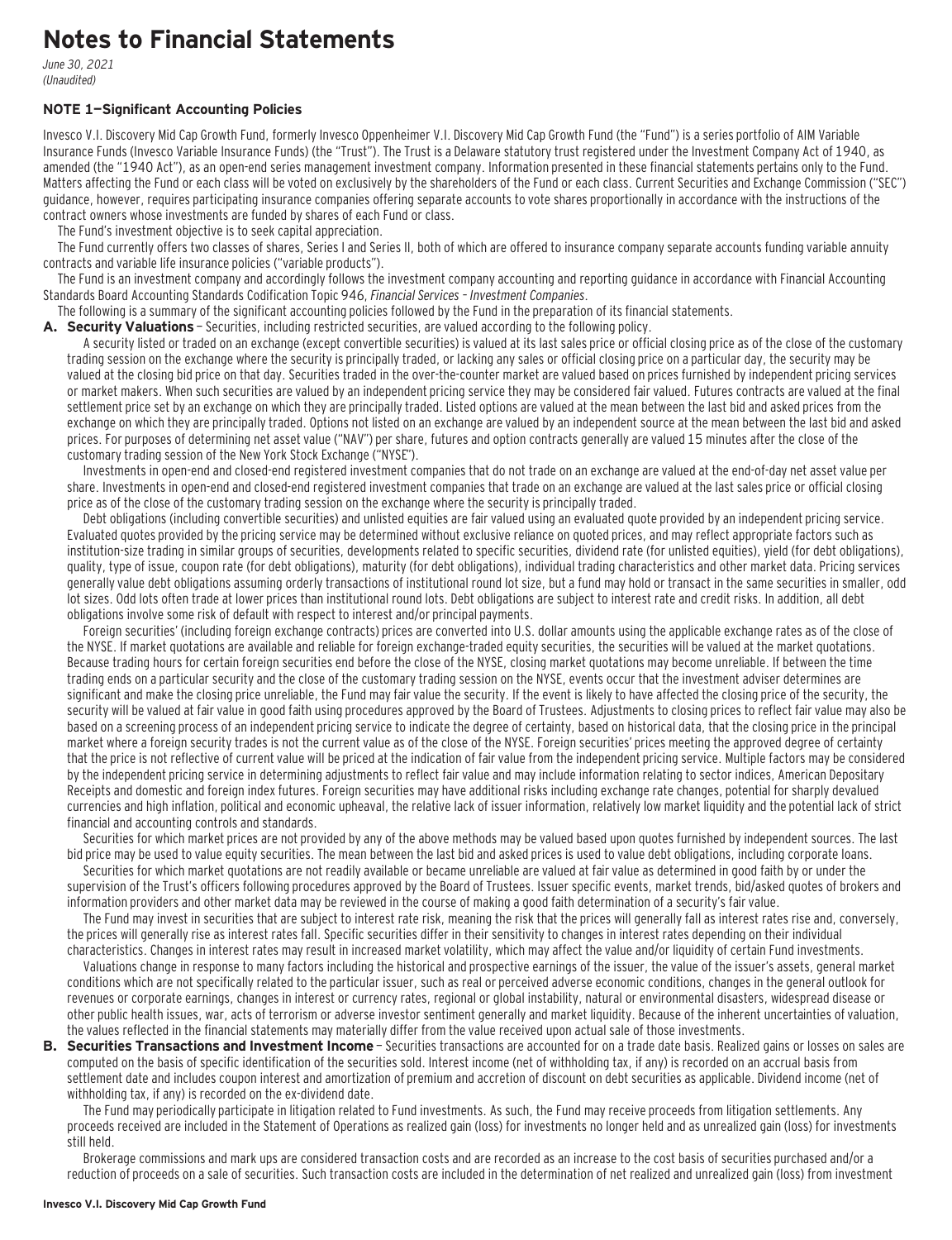securities reported in the Statement of Operations and the Statement of Changes in Net Assets and the net realized and unrealized gains (losses) on securities per share in the Financial Highlights. Transaction costs are included in the calculation of the Fund's net asset value and, accordingly, they reduce the Fund's total returns. These transaction costs are not considered operating expenses and are not reflected in net investment income reported in the Statement of Operations and the Statement of Changes in Net Assets, or the net investment income per share and the ratios of expenses and net investment income reported in the Financial Highlights, nor are they limited by any expense limitation arrangements between the Fund and the investment adviser. The Fund allocates income and realized and unrealized capital gains and losses to a class based on the relative net assets of each class.

- **C. Country Determination**  For the purposes of making investment selection decisions and presentation in the Schedule of Investments, the investment adviser may determine the country in which an issuer is located and/or credit risk exposure based on various factors. These factors include the laws of the country under which the issuer is organized, where the issuer maintains a principal office, the country in which the issuer derives 50% or more of its total revenues and the country that has the primary market for the issuer's securities, as well as other criteria. Among the other criteria that may be evaluated for making this determination are the country in which the issuer maintains 50% or more of its assets, the type of security, financial guarantees and enhancements, the nature of the collateral and the sponsor organization. Country of issuer and/or credit risk exposure has been determined to be the United States of America, unless otherwise noted.
- **D. Distributions**  Distributions from net investment income and net realized capital gain, if any, are generally declared and paid to separate accounts of participating insurance companies annually and recorded on the ex-dividend date.
- **E. Federal Income Taxes** The Fund intends to comply with the requirements of Subchapter M of the Internal Revenue Code of 1986, as amended (the "Internal Revenue Code"), necessary to qualify as a regulated investment company and to distribute substantially all of the Fund's taxable earnings to shareholders. As such, the Fund will not be subject to federal income taxes on otherwise taxable income (including net realized capital gain) that is distributed to shareholders. Therefore, no provision for federal income taxes is recorded in the financial statements.

The Fund recognizes the tax benefits of uncertain tax positions only when the position is more likely than not to be sustained. Management has analyzed the Fund's uncertain tax positions and concluded that no liability for unrecognized tax benefits should be recorded related to uncertain tax positions. Management is not aware of any tax positions for which it is reasonably possible that the total amounts of unrecognized tax benefits will change materially in the next 12 months.

- The Fund files tax returns in the U.S. Federal jurisdiction and certain other jurisdictions. Generally, the Fund is subject to examinations by such taxing authorities for up to three years after the filing of the return for the tax period.
- **F. Expenses**  Fees provided for under the Rule 12b-1 plan of a particular class of the Fund and which are directly attributable to that class are charged to the operations of such class. All other expenses are allocated among the classes based on relative net assets.
- **G. Accounting Estimates** The preparation of financial statements in conformity with accounting principles generally accepted in the United States of America ("GAAP") requires management to make estimates and assumptions that affect the reported amounts of assets and liabilities at the date of the financial statements and the reported amounts of revenues and expenses during the reporting period including estimates and assumptions related to taxation. Actual results could differ from those estimates by a significant amount. In addition, the Fund monitors for material events or transactions that may occur or become known after the period-end date and before the date the financial statements are released to print.
- **H. Indemnifications**  Under the Trust's organizational documents, each Trustee, officer, employee or other agent of the Trust is indemnified against certain liabilities that may arise out of the performance of their duties to the Fund. Additionally, in the normal course of business, the Fund enters into contracts, including the Fund's servicing agreements, that contain a variety of indemnification clauses. The Fund's maximum exposure under these arrangements is unknown as this would involve future claims that may be made against the Fund that have not yet occurred. The risk of material loss as a result of such indemnification claims is considered remote.
- **I. Securities Lending**  The Fund may lend portfolio securities having a market value up to one-third of the Fund's total assets. Such loans are secured by collateral equal to no less than the market value of the loaned securities determined daily by the securities lending provider. Such collateral will be cash or debt securities issued or guaranteed by the U.S. Government or any of its sponsored agencies. Cash collateral received in connection with these loans is invested in short-term money market instruments or affiliated money market funds and is shown as such on the Schedule of Investments. The Fund bears the risk of loss with respect to the investment of collateral. It is the Fund's policy to obtain additional collateral from or return excess collateral to the borrower by the end of the next business day, following the valuation date of the securities loaned. Therefore, the value of the collateral held may be temporarily less than the value of the securities on loan. When loaning securities, the Fund retains certain benefits of owning the securities, including the economic equivalent of dividends or interest generated by the security. Lending securities entails a risk of loss to the Fund if, and to the extent that, the market value of the securities loaned were to increase and the borrower did not increase the collateral accordingly, and the borrower failed to return the securities. The securities loaned are subject to termination at the option of the borrower or the Fund. Upon termination, the borrower will return to the Fund the securities loaned and the Fund will return the collateral. Upon the failure of the borrower to return the securities, collateral may be liquidated and the securities may be purchased on the open market to replace the loaned securities. The Fund could experience delays and costs in gaining access to the collateral and the securities may lose value during the delay which could result in potential losses to the Fund. Some of these losses may be indemnified by the lending agent. The Fund bears the risk of any deficiency in the amount of the collateral available for return to the borrower due to any loss on the collateral invested. Dividends received on cash collateral investments for securities lending transactions, which are net of compensation to counterparties, are included in Dividends from affiliated money market funds on the Statement of Operations. The aggregate value of securities out on loan, if any, is shown as a footnote on the Statement of Assets and Liabilities.
- **J. Foreign Currency Translations**  Foreign currency is valued at the close of the NYSE based on quotations posted by banks and major currency dealers. Portfolio securities and other assets and liabilities denominated in foreign currencies are translated into U.S. dollar amounts at the date of valuation. Purchases and sales of portfolio securities (net of foreign taxes withheld on disposition) and income items denominated in foreign currencies are translated into U.S. dollar amounts on the respective dates of such transactions. The Fund does not separately account for the portion of the results of operations resulting from changes in foreign exchange rates on investments and the fluctuations arising from changes in market prices of securities held. The combined results of changes in foreign exchange rates and the fluctuation of market prices on investments (net of estimated foreign tax withholding) are included with the net realized and unrealized gain or loss from investments in the Statement of Operations. Reported net realized foreign currency gains or losses arise from (1) sales of foreign currencies, (2) currency gains or losses realized between the trade and settlement dates on securities transactions, and (3) the difference between the amounts of dividends, interest, and foreign withholding taxes recorded on the Fund's books and the U.S. dollar equivalent of the amounts actually received or paid. Net unrealized foreign currency gains and losses arise from changes in the fair values of assets and liabilities, other than investments in securities at fiscal period end, resulting from changes in exchange rates.

The Fund may invest in foreign securities, which may be subject to foreign taxes on income, gains on investments or currency repatriation, a portion of which may be recoverable. Foreign taxes, if any, are recorded based on the tax regulations and rates that exist in the foreign markets in which the Fund invests and are shown in the Statement of Operations.

**K. COVID-19 Risk** - The COVID-19 strain of coronavirus has resulted in instances of market closures and dislocations, extreme volatility, liquidity constraints and increased trading costs. Efforts to contain its spread have resulted in travel restrictions, disruptions of healthcare systems, business operations and supply chains, layoffs, lower consumer demand, and defaults, among other significant economic impacts that have disrupted global economic activity across many industries. Such economic impacts may exacerbate other pre-existing political, social and economic risks locally or globally.

The ongoing effects of COVID-19 are unpredictable and may result in significant and prolonged effects on the Fund's performance.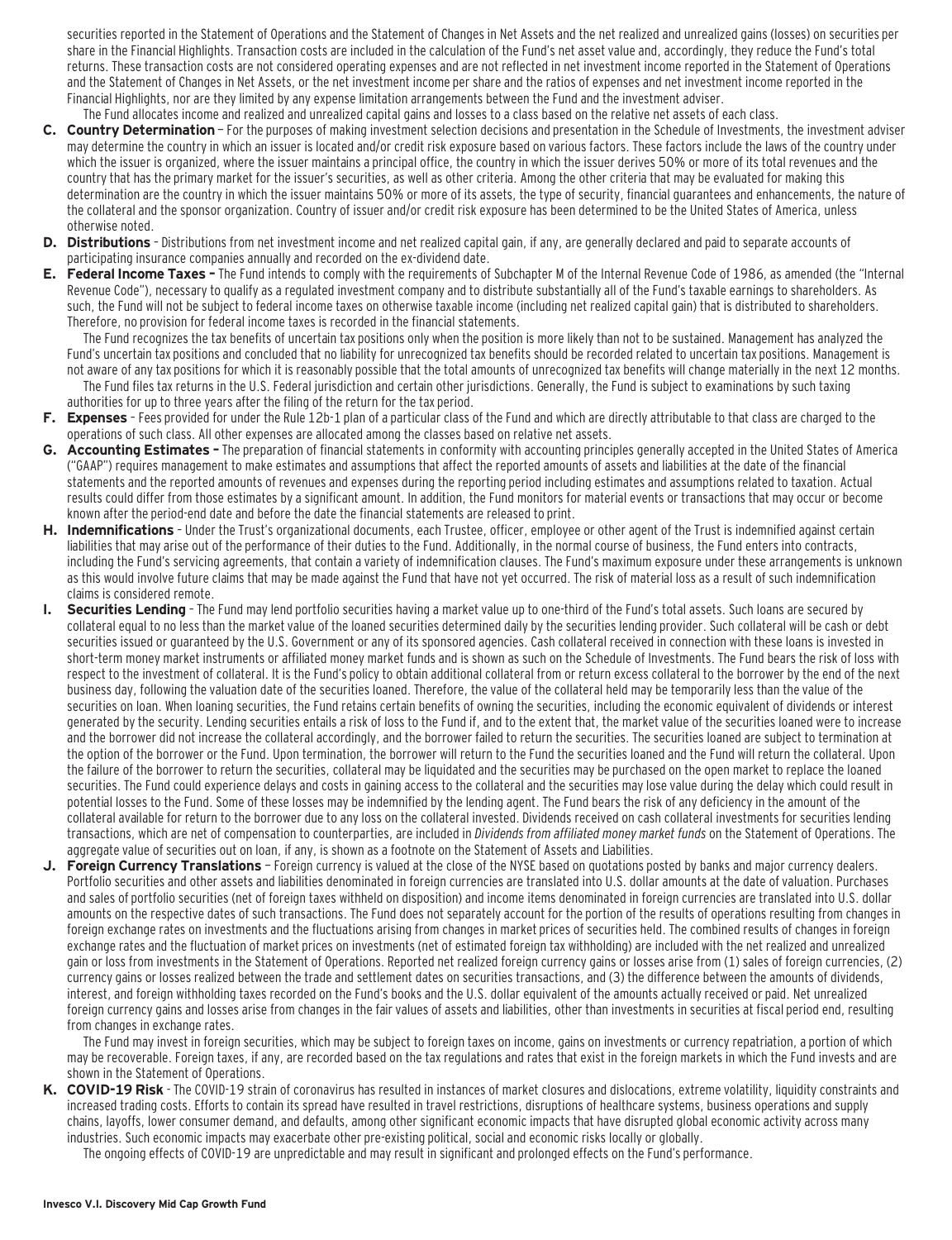#### **NOTE 2—Advisory Fees and Other Fees Paid to Affiliates**

The Trust has entered into a master investment advisory agreement with Invesco Advisers, Inc. (the "Adviser" or "Invesco"). Under the terms of the investment advisory agreement, the Fund accrues daily and pays monthly an advisory fee to the Adviser based on the annual rate of the Fund's average daily net assets as follows:

| Average Daily Net Assets* | Rate   |
|---------------------------|--------|
| First \$200 million       | 0.750% |
| Next \$200 million        | 0.720% |
| Next \$200 million        | 0.690% |
| Next \$200 million        | 0.660% |
| Next \$700 million        | 0.600% |
| Over \$1.5 billion        | 0.580% |

The advisory fee payable by the Fund shall be reduced by any amounts paid by the Fund under the administrative services agreement with Invesco.

For the six months ended June 30, 2021, the effective advisory fee rate incurred by the Fund was 0.66%.

Under the terms of a master sub-advisory agreement between the Adviser and each of Invesco Asset Management Deutschland GmbH, Invesco Asset Management Limited, Invesco Asset Management (Japan) Limited, Invesco Hong Kong Limited, Invesco Senior Secured Management, Inc. and Invesco Canada Ltd. and separate sub-advisory agreements with Invesco Capital Management LLC and Invesco Asset Management (India) Private Limited (collectively, the "Affiliated Sub-Advisers") the Adviser, not the Fund, will pay 40% of the fees paid to the Adviser to any such Affiliated Sub-Adviser(s) that provide(s) discretionary investment management services to the Fund based on the percentage of assets allocated to such Affiliated Sub-Adviser(s). Invesco has also entered into a sub-advisory agreement with OppenheimerFunds, Inc. to provide discretionary management services to the Fund.

The Adviser has contractually agreed, through at least April 30, 2022, to waive advisory fees and/or reimburse expenses of all shares to the extent necessary to limit total annual fund operating expenses after fee waiver and/or expense reimbursement excluding certain items discussed below) of Series I shares to 0.80% and Series II shares to 1.05% of the Fund's average daily net assets (the "expense limits"). In determining the Adviser's obligation to waive advisory fees and/or reimburse expenses, the following expenses are not taken into account, and could cause the total annual fund operating expenses after fee waiver and/or expense reimbursement to exceed the numbers reflected above: (1) interest; (2) taxes; (3) dividend expense on short sales; (4) extraordinary or non-routine items, including litigation expenses; and (5) expenses that the Fund has incurred but did not actually pay because of an expense offset arrangement. Unless Invesco continues the fee waiver agreement, it will terminate on April 30, 2022. During its term, the fee waiver agreement cannot be terminated or amended to increase the expense limits or reduce the advisory fee waiver without approval of the Board of Trustees. To the extent that the annualized expense ratio does not exceed the expense limits, the Adviser will retain its ability to be reimbursed for such fee waivers or reimbursements prior to the end of each fiscal year.

Further, the Adviser has contractually agreed, through at least June 30, 2023, to waive the advisory fee payable by the Fund in an amount equal to 100% of the net advisory fees the Adviser receives from the affiliated money market funds on investments by the Fund of uninvested cash (excluding investments of cash collateral from securities lending) in such affiliated money market funds.

For the six months ended June 30, 2021, the Adviser waived advisory fees of \$216,040.

The Trust has entered into a master administrative services agreement with Invesco pursuant to which the Fund has agreed to pay Invesco a fee for costs incurred in providing accounting services and fund administrative services to the Fund and to reimburse Invesco for fees paid to insurance companies that have agreed to provide certain administrative services to the Fund. These administrative services provided by the insurance companies may include, among other things: maintenance of master accounts with the Fund; tracking, recording and transmitting net purchase and redemption orders for Fund shares; maintaining and preserving records related to the purchase, redemption and other account activity of variable product owners; distributing copies of Fund documents such as prospectuses, proxy materials and periodic reports, to variable product owners, and responding to inquiries from variable product owners about the Fund. Pursuant to such agreement, for the six months ended June 30, 2021, Invesco was paid \$82,927 for accounting and fund administrative services and was reimbursed \$838,502 for fees paid to insurance companies. Invesco has entered into a sub-administration agreement whereby State Street Bank and Trust Company ("SSB") serves as fund accountant and provides certain administrative services to the Fund. Pursuant to a custody agreement with the Trust on behalf of the Fund, SSB also serves as the Fund's custodian.

The Trust has entered into a transfer agency and service agreement with Invesco Investment Services, Inc. ("IIS") pursuant to which the Fund has agreed to pay IIS a fee for providing transfer agency and shareholder services to the Fund and reimburse IIS for certain expenses incurred by IIS in the course of providing such services. For the six months ended June 30, 2021, expenses incurred under the agreement are shown in the Statement of Operations as Transfer agent fees.

The Trust has entered into a master distribution agreement with Invesco Distributors, Inc. ("IDI") to serve as the distributor for the Fund. The Trust has adopted a plan pursuant to Rule 12b-1 under the 1940 Act with respect to the Fund's Series II shares (the "Plan"). The Fund, pursuant to the Plan, pays IDI compensation at the annual rate of 0.25% of the Fund's average daily net assets of Series II shares. The fees are accrued daily and paid monthly. Of the Plan payments, up to 0.25% of the average daily net assets of the Series II shares may be paid to insurance companies who furnish continuing personal shareholder services to customers who purchase and own Series II shares of the Fund. For the six months ended June 30, 2021, expenses incurred under the Plan are detailed in the Statement of Operations as Distribution fees.

Certain officers and trustees of the Trust are officers and directors of the Adviser, IIS and/or IDI.

#### **NOTE 3—Additional Valuation Information**

GAAP defines fair value as the price that would be received to sell an asset or paid to transfer a liability in an orderly transaction between market participants at the measurement date, under current market conditions. GAAP establishes a hierarchy that prioritizes the inputs to valuation methods, giving the highest priority to readily available unadjusted quoted prices in an active market for identical assets (Level 1) and the lowest priority to significant unobservable inputs (Level 3), generally when market prices are not readily available or are unreliable. Based on the valuation inputs, the securities or other investments are tiered into one of three levels. Changes in valuation methods may result in transfers in or out of an investment's assigned level:

- Level 1 Prices are determined using quoted prices in an active market for identical assets.
- Level 2 Prices are determined using other significant observable inputs. Observable inputs that other market participants may use in pricing a security. These may include quoted prices for similar securities, interest rates, prepayment speeds, credit risk, yield curves, loss severities, default rates, discount rates, volatilities and others.
- Level 3 Prices are determined using significant unobservable inputs. In situations where quoted prices or observable inputs are unavailable (for example, when there is little or no market activity for an investment at the end of the period), unobservable inputs may be used. Unobservable inputs reflect the Fund's own assumptions about the factors market participants would use in determining fair value of the securities or instruments and would be based on the best available information.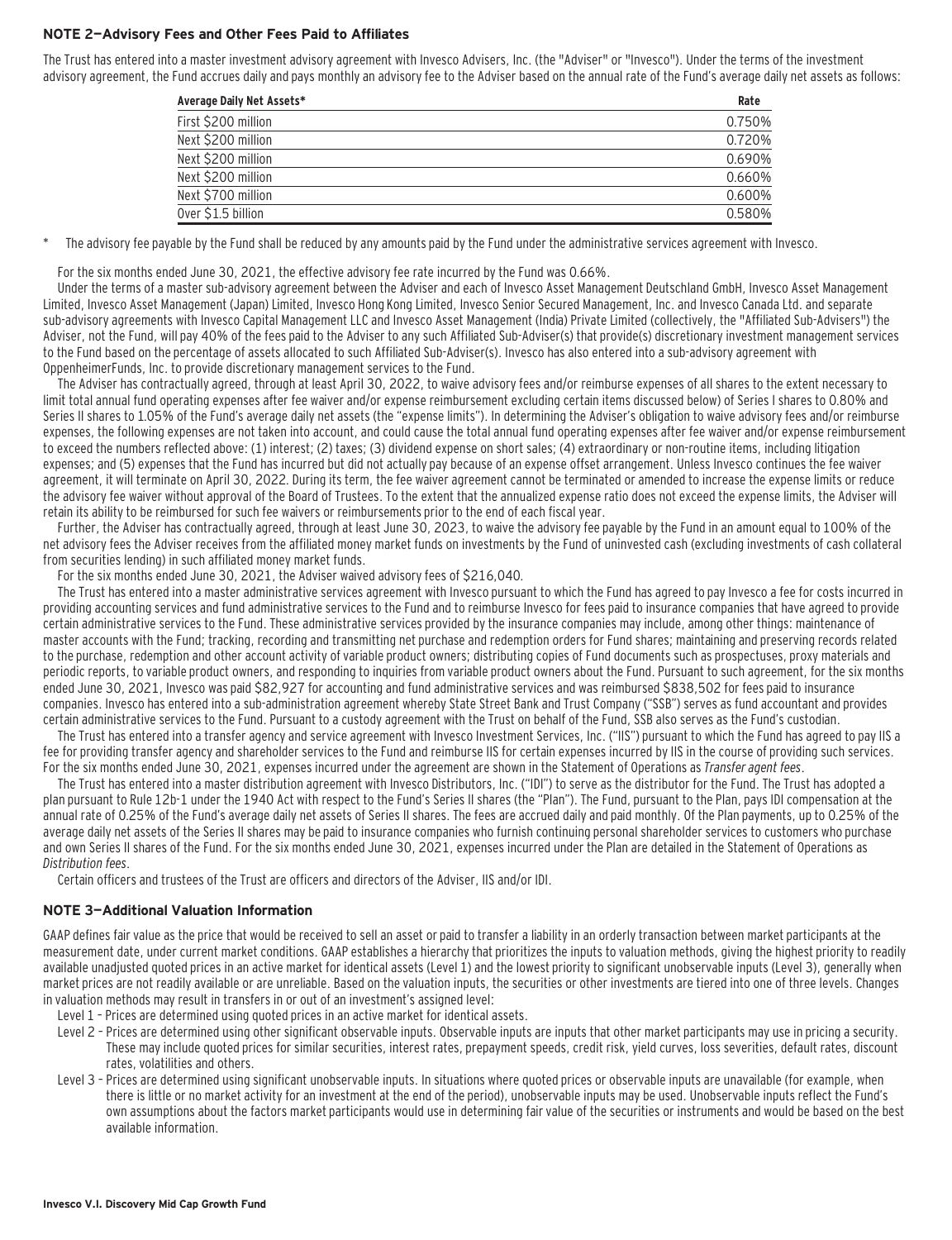The following is a summary of the tiered valuation input levels, as of June 30, 2021. The level assigned to the securities valuations may not be an indication of the risk or liquidity associated with investing in those securities. Because of the inherent uncertainties of valuation, the values reflected in the financial statements may materially differ from the value received upon actual sale of those investments.

|                                        | Level 1         | Level <sub>2</sub> | Level 3 | <b>Total</b>    |
|----------------------------------------|-----------------|--------------------|---------|-----------------|
| Investments in Securities              |                 |                    |         |                 |
| Common Stocks & Other Equity Interests | \$1.171.831.926 |                    |         | \$1.171.831.926 |
| Money Market Funds                     | 21.151.868      | 76.909.195         | -       | 98,061,063      |
| <b>Total Investments</b>               | \$1,192,983,794 | \$76,909,195       |         | \$1,269,892,989 |

#### **NOTE 4—Trustees' and Officers' Fees and Benefits**

Trustees' and Officers' Fees and Benefits include amounts accrued by the Fund to pay remuneration to certain Trustees and Officers of the Fund. Trustees have the option to defer compensation payable by the Fund, and Trustees' and Officers' Fees and Benefits also include amounts accrued by the Fund to fund such deferred compensation amounts. Those Trustees who defer compensation have the option to select various Invesco Funds in which their deferral accounts shall be deemed to be invested. Finally, certain current Trustees were eligible to participate in a retirement plan that provided for benefits to be paid upon retirement to Trustees over a period of time based on the number of years of service. The Fund may have certain former Trustees who also participate in a retirement plan and receive benefits under such plan. Trustees' and Officers' Fees and Benefits include amounts accrued by the Fund to fund such retirement benefits. Obligations under the deferred compensation and retirement plans represent unsecured claims against the general assets of the Fund.

#### **NOTE 5—Cash Balances**

The Fund is permitted to temporarily carry a negative or overdrawn balance in its account with SSB, the custodian bank. Such balances, if any at period-end, are shown in the Statement of Assets and Liabilities under the payable caption Amount due custodian. To compensate the custodian bank for such overdrafts, the overdrawn Fund may either (1) leave funds as a compensating balance in the account so the custodian bank can be compensated by earning the additional interest; or (2) compensate by paying the custodian bank at a rate agreed upon by the custodian bank and Invesco, not to exceed the contractually agreed upon rate. The Fund may not purchase additional securities when any borrowings from banks or broker-dealers exceed 5% of the Fund's total assets, or when any borrowings from an Invesco Fund are outstanding.

#### **NOTE 6—Tax Information**

The amount and character of income and gains to be distributed are determined in accordance with income tax regulations, which may differ from GAAP. Reclassifications are made to the Fund's capital accounts to reflect income and gains available for distribution (or available capital loss carryforward) under income tax regulations. The tax character of distributions paid during the year and the tax components of net assets will be reported at the Fund's fiscal year-end.

Capital loss carryforward is calculated and reported as of a specific date. Results of transactions and other activity after that date may affect the amount of capital loss carryforward actually available for the Fund to utilize. The ability to utilize capital loss carryforwards in the future may be limited under the Internal Revenue Code and related regulations based on the results of future transactions.

The Fund did not have a capital loss carryforward as of December 31, 2020.

#### **NOTE 7—Investment Transactions**

The aggregate amount of investment securities (other than short-term securities, U.S. Government obligations and money market funds, if any) purchased and sold by the Fund during the six months ended June 30, 2021 was \$446,323,128 and \$532,553,524, respectively. Cost of investments, including any derivatives, on a tax basis includes the adjustments for financial reporting purposes as of the most recently completed federal income tax reporting period-end.

#### **Unrealized Appreciation (Depreciation) of Investments on a Tax Basis**

| Aggregate unrealized appreciation of investments   | 425.315<br>425<br>,39 |
|----------------------------------------------------|-----------------------|
| Aggregate unrealized (depreciation) of investments | .885.260<br>6 885'    |
| Net unrealized appreciation of investments         | ,055<br>3384<br>540   |

Cost of investments for tax purposes is \$885,352,934.

#### **NOTE 8—Share Information**

|                                                        |                          | <b>Summary of Share Activity</b>                 |               |                                 |  |  |  |
|--------------------------------------------------------|--------------------------|--------------------------------------------------|---------------|---------------------------------|--|--|--|
|                                                        |                          | Six months ended<br>June 30, 2021 <sup>(a)</sup> |               | Year ended<br>December 31, 2020 |  |  |  |
|                                                        | <b>Shares</b>            | Amount                                           | <b>Shares</b> | Amount                          |  |  |  |
| Sold:                                                  |                          |                                                  |               |                                 |  |  |  |
| Series I                                               | 182.367                  | \$20,334,681                                     | 1,005,686     | 81,011,069<br>S.                |  |  |  |
| Series II                                              | 120,433                  | 12,315,858                                       | 1,316,158     | 93,201,526                      |  |  |  |
| <b>Issued as reinvestment of dividends:</b>            |                          |                                                  |               |                                 |  |  |  |
| Series I                                               | $\overline{\phantom{a}}$ |                                                  | 839.683       | 59,869,406                      |  |  |  |
| Series II                                              | $\overline{\phantom{a}}$ | ٠                                                | 88,384        | 5,791,819                       |  |  |  |
| Issued in connection with acquisitions: <sup>(b)</sup> |                          |                                                  |               |                                 |  |  |  |
| Series I                                               | $\overline{\phantom{a}}$ | ٠                                                | 803.912       | 57,978,197                      |  |  |  |
| Series II                                              | $\overline{\phantom{a}}$ | ٠                                                | 775,472       | 51,406,035                      |  |  |  |
|                                                        |                          |                                                  |               |                                 |  |  |  |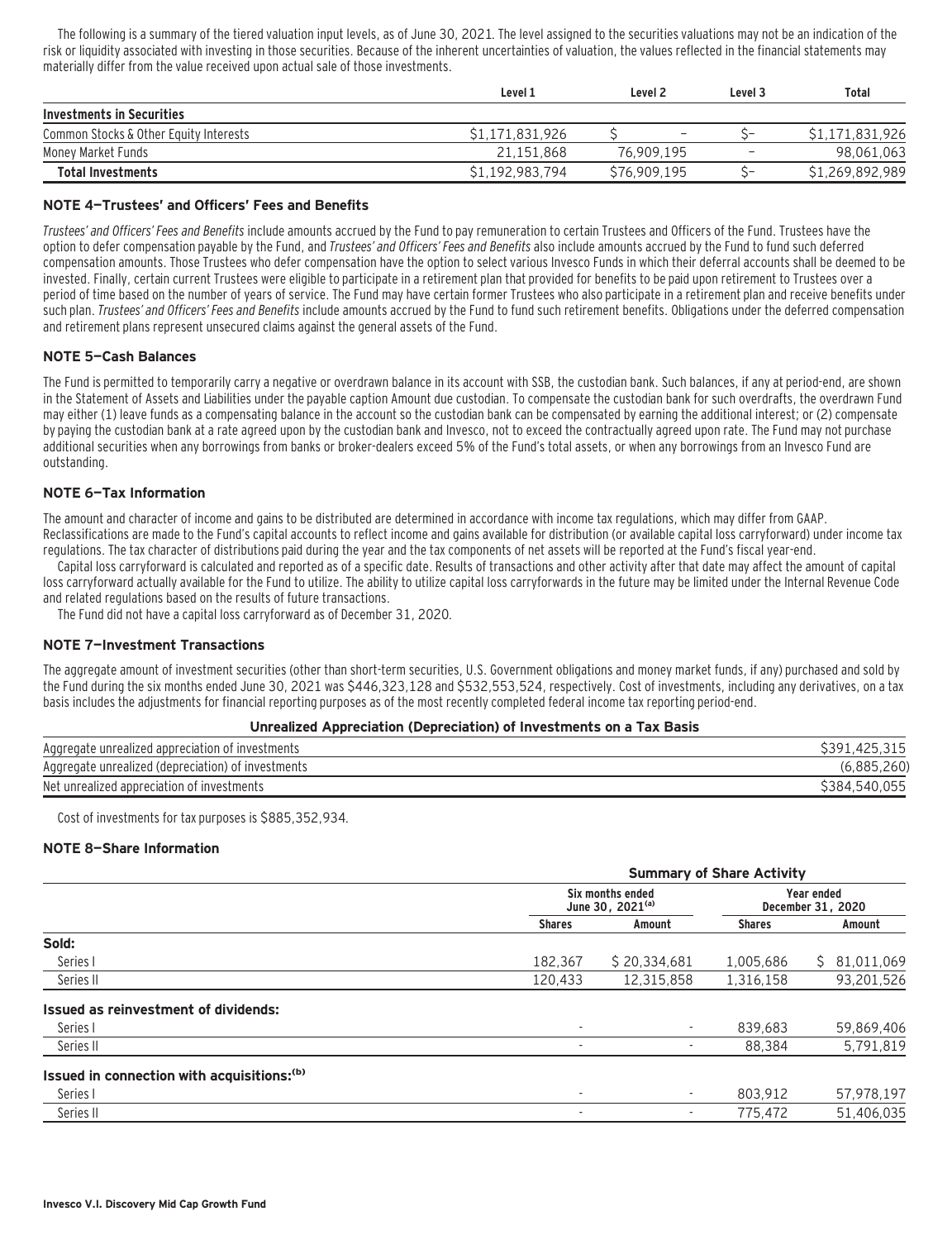|                                           |               | <b>Summary of Share Activity</b>          |               |                                 |  |  |  |  |
|-------------------------------------------|---------------|-------------------------------------------|---------------|---------------------------------|--|--|--|--|
|                                           |               | Six months ended<br>June 30, $2021^{(a)}$ |               | Year ended<br>December 31, 2020 |  |  |  |  |
|                                           | <b>Shares</b> | Amount                                    | <b>Shares</b> | Amount                          |  |  |  |  |
| <b>Reacquired:</b>                        |               |                                           |               |                                 |  |  |  |  |
| Series I                                  | (670.186)     | \$(75, 164, 170)                          | (1.912.557)   | \$(165, 555, 489)               |  |  |  |  |
| Series II                                 | (236, 171)    | (24, 146, 632)                            | (839, 168)    | (61, 862, 305)                  |  |  |  |  |
| Net increase (decrease) in share activity | (603.557)     | \$(66, 660, 263)                          | 2.077.570     | \$121.840.258                   |  |  |  |  |

(a) There are entities that are record owners of more than 5% of the outstanding shares of the Fund and in the aggregate own 31% of the outstanding shares of the Fund. The Fund and the Fund's principal underwriter or adviser, are parties to participation agreements with these entities whereby these entities sell units of interest in separate accounts funding variable products that are invested in the Fund. The Fund, Invesco and/or Invesco affiliates may make payments to these entities, which are considered to be related to the Fund, for providing services to the Fund, Invesco and/or Invesco affiliates including but not limited to services such as, securities brokerage, third party record keeping and account servicing and administrative services. The Fund has no knowledge as to whether all or any portion of the shares owned of record by these entities are also owned beneficially.

(b) After the close of business on April 30, 2020, the Fund acquired all the net assets of Invesco V.I. Mid Cap Growth Fund (the "Target Fund") pursuant to a plan of reorganization approved by the Board of Trustees of the Fund on February 14, 2020 and by the shareholders of the Target Fund on April 24, 2020. The reorganization was executed in order to reduce overlap and increase efficiencies in the Adviser's product line. The acquisition was accomplished by a tax-free exchange of 1,579,384 shares of the Fund for 30,799,415 shares outstanding of the Target Fund as of the close of business on April 30, 2020. Shares of the Target Fund were exchanged for the like class of shares of the Fund, based on the relative net asset value of the Target Fund to the net asset value of the Fund on the close of business, April 30, 2020. The Target Fund's net assets as of the close of business on April 30, 2020 of \$109,384,232, including \$25,370,264 of unrealized appreciation, were combined with those of the Fund. The net assets of the Fund immediately before the acquisition were \$753,884,659 and \$863,268,891 immediately after the acquisition.

 The pro forma results of operations for the year ended December 31, 2020 assuming the reorganization had been completed on January 1, 2020, the beginning of the annual reporting period are as follows:

| Net investment income (loss)                   | .802             |
|------------------------------------------------|------------------|
| Net realized/unrealized gains                  | 349.391.558      |
| Change in net assets resulting from operations | 756<br>\$345.011 |

As the combined investment portfolios have been managed as a single integrated portfolio since the acquisition was completed, it is not practicable to separate the amounts of revenue and earnings of the Target Fund that has been included in the Fund's Statement of Operations since May 1, 2020.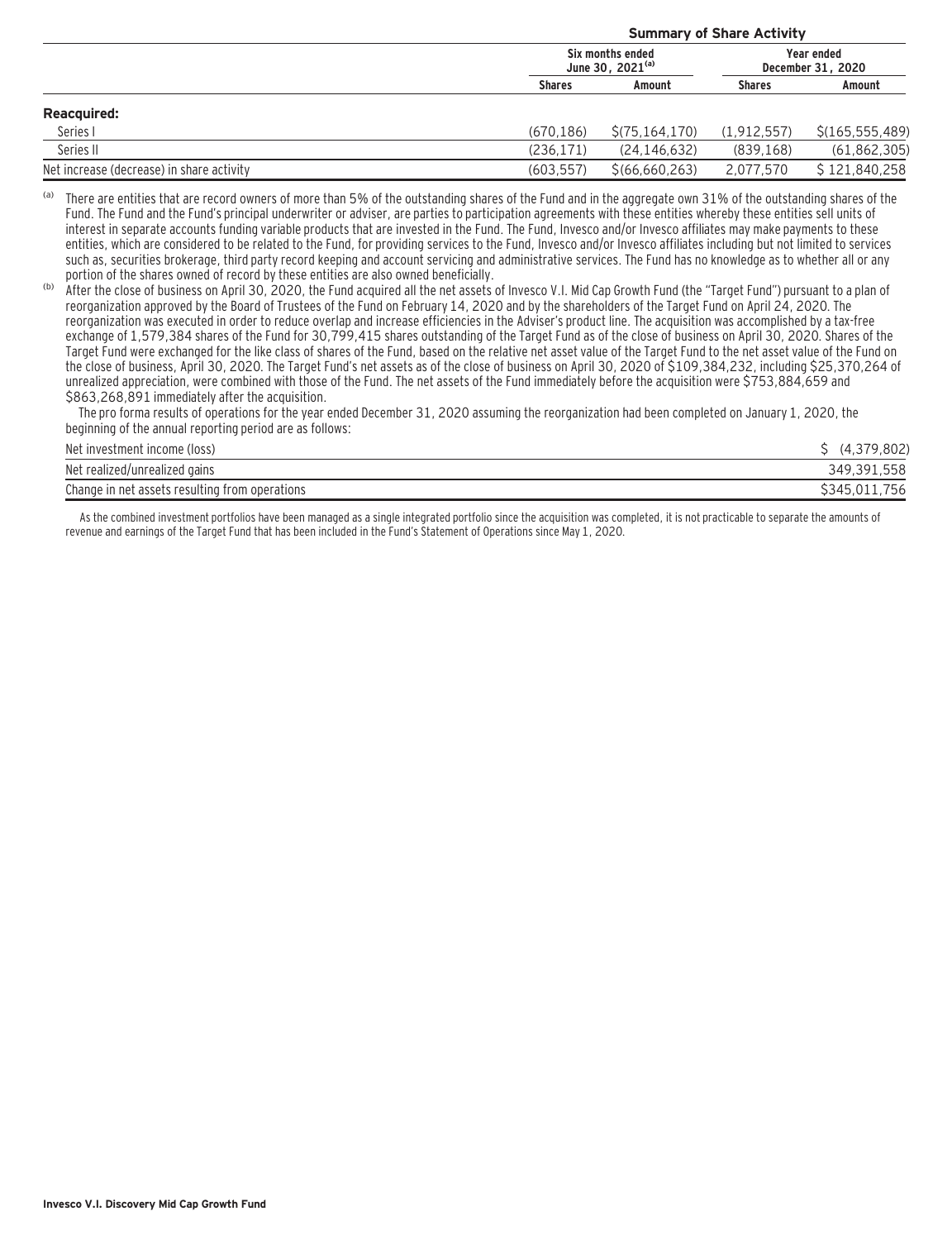## **Calculating your ongoing Fund expenses**

#### **Example**

As a shareholder of the Fund, you incur ongoing costs, including management fees; distribution and/or service fees (12b-1); and other Fund expenses. This example is intended to help you understand your ongoing costs (in dollars) of investing in the Fund and to compare these costs with ongoing costs of investing in other mutual funds. The example is based on an investment of \$1,000 invested at the beginning of the period and held for the entire period January 1, 2021 through June 30, 2021.

The actual and hypothetical expenses in the examples below do not represent the effect of any fees or other expenses assessed in connection with a variable product; if they did, the expenses shown would be higher while the ending account values shown would be lower.

#### **Actual expenses**

The table below provides information about actual account values and actual expenses. You may use the information in this table, together with the amount you invested, to estimate the expenses that you paid over the period. Simply divide your account value by \$1,000 (for example, an \$8,600 account value divided by \$1,000 = 8.6), then multiply the result by the number in the table under the heading entitled "Actual Expenses Paid During Period" to estimate the expenses you paid on your account during this period.

#### **Hypothetical example for comparison purposes**

The table below also provides information about hypothetical account values and hypothetical expenses based on the Fund's actual expense ratio and an assumed rate of return of 5% per year before expenses, which is not the Fund's actual return.

The hypothetical account values and expenses may not be used to estimate the actual ending account balance or expenses you paid for the period. You may use this information to compare the ongoing costs of investing in the Fund and other funds. To do so, compare this 5% hypothetical example with the 5% hypothetical examples that appear in the shareholder reports of the other funds.

Please note that the expenses shown in the table are meant to highlight your ongoing costs. Therefore, the hypothetical information is useful in comparing ongoing costs, and will not help you determine the relative total costs of owning different funds.

|           |                                                        |                                                         | <b>ACTUAL</b>                                                | <b>HYPOTHETICAL</b><br>(5% annual return before<br>expenses) |                                                              |                                              |
|-----------|--------------------------------------------------------|---------------------------------------------------------|--------------------------------------------------------------|--------------------------------------------------------------|--------------------------------------------------------------|----------------------------------------------|
|           | <b>Beginning</b><br><b>Account Value</b><br>(01/01/21) | <b>Ending</b><br><b>Account Value</b><br>$(06/30/21)^1$ | <b>Expenses</b><br><b>Paid During</b><br>Period <sup>2</sup> | <b>Ending</b><br><b>Account Value</b><br>(06/30/21)          | <b>Expenses</b><br><b>Paid During</b><br>Period <sup>2</sup> | <b>Annualized</b><br><b>Expense</b><br>Ratio |
| Series I  | \$1,000.00                                             | \$1,092.80                                              | \$4.15                                                       | \$1,020.83                                                   | \$4.01                                                       | 0.80%                                        |
| Series II | 1,000.00                                               | 1.091.40                                                | 5.44                                                         | L.019.59                                                     | 5.26                                                         | 1.05                                         |

<sup>1</sup> The actual ending account value is based on the actual total return of the Fund for the period January 1, 2021 through June 30, 2021, after actual expenses and will differ from the hund's expense ratio and a hypothetic

Expenses are equal to the Fund's annualized expense ratio as indicated above multiplied by the average account value over the period, multiplied by 181/365 to reflect the most recent fiscal half year.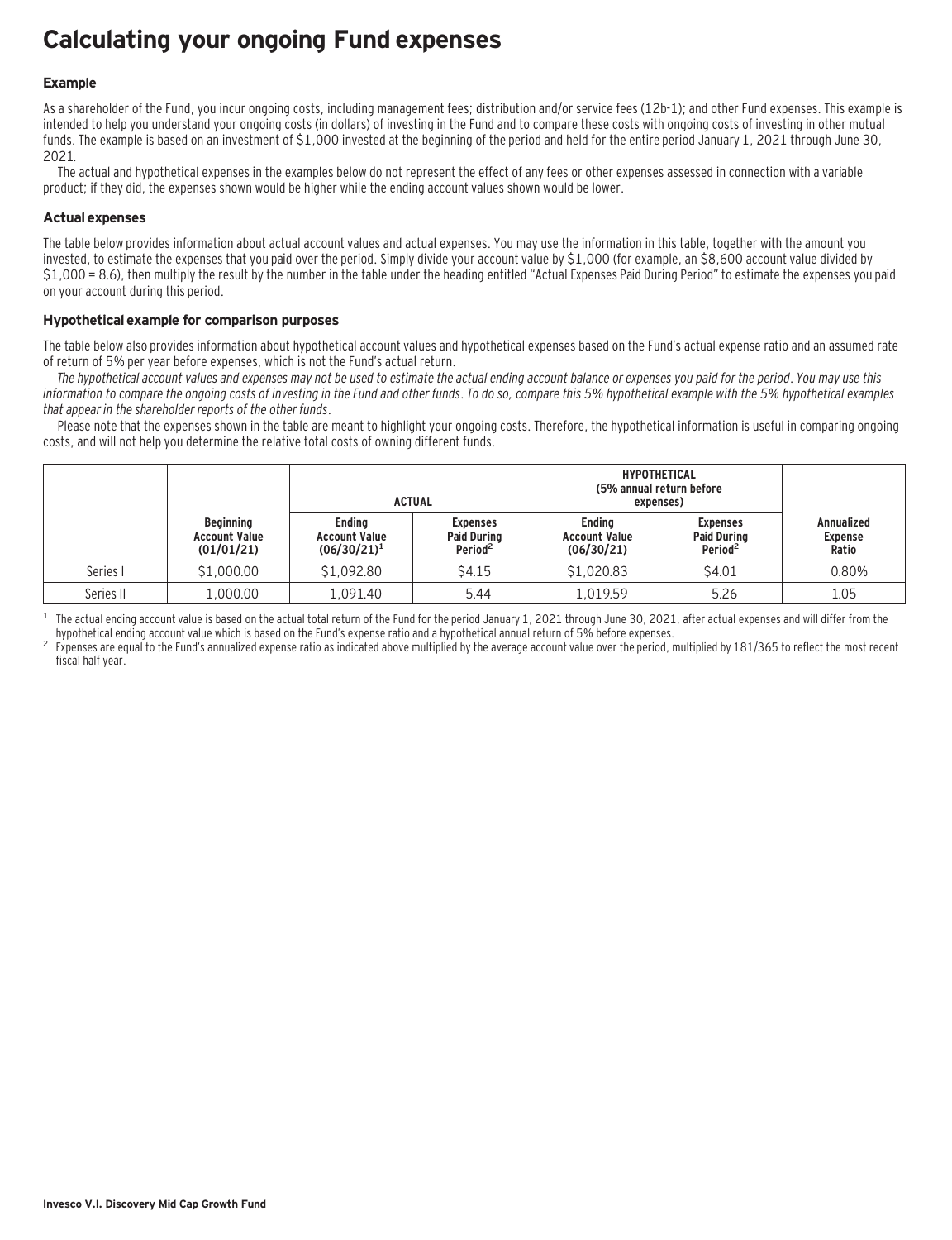### **Approval of Investment Advisory and Sub-Advisory Contracts**

At meetings held on June 10, 2021, the Board of Trustees (the Board or the Trustees) of AIM Variable Insurance Funds (Invesco Variable Insurance Funds) as a whole, and the independent Trustees, who comprise over 75% of the Board, voting separately, approved the continuance of the Invesco V.I. Discovery Mid Cap Growth Fund's (formerly, Invesco Oppenheimer V.I. Discovery Mid Cap Growth Fund) (the Fund) Master Investment Advisory Agreement with Invesco Advisers, Inc. (Invesco Advisers and the investment advisory agreement) and the Master Intergroup Sub-Advisory Contract for Mutual Funds with Invesco Asset Management Deutschland GmbH, Invesco Asset Management Limited, Invesco Asset Management (Japan) Limited, Invesco Hong Kong Limited, Invesco Senior Secured Management, Inc. and Invesco Canada Ltd. and separate sub-advisory contracts with Invesco Capital Management LLC and Invesco Asset Management (India) Private Limited and OppenheimerFunds, Inc. (collectively, the Affiliated Sub-Advisers and the sub-advisory contracts) for another year, effective July 1, 2021. After evaluating the factors discussed below, among others, the Board approved the renewal of the Fund's investment advisory agreement and the sub-advisory contracts and determined that the compensation payable thereunder by the Fund to Invesco Advisers and by Invesco Advisers to the Affiliated Sub-Advisers is fair and reasonable.

#### **The Board's Evaluation Process**

The Board has established an Investments Committee, which in turn has established Sub-Committees that meet throughout the year to review the performance of funds advised by Invesco Advisers (the Invesco Funds). The Sub-Committees meet regularly with portfolio managers for their assigned Invesco Funds and other members of management to review detailed information about investment performance and portfolio attributes of these funds. The Board has established additional standing and ad hoc committees that meet regularly throughout the year to review matters within their purview. The Board took into account evaluations and reports that it received from its committees and sub-committees, as well as the information provided to the Board and its committees and sub-committees throughout the year, in considering whether to approve each Invesco Fund's investment advisory agreement and sub-advisory contracts.

As part of the contract renewal process, the Board reviews and considers information provided in response to detailed requests for information submitted to management by the independent Trustees with assistance from legal counsel to the independent Trustees. The Board receives comparative investment performance and fee and expense data regarding the Invesco Funds prepared by Broadridge Financial Solutions, Inc. (Broadridge), an independent mutual fund data provider, as well as information on the composition of the peer groups provided by Broadridge and its methodology for determining peer groups. The Board also receives an independent written evaluation from the Senior Officer, an officer of the Invesco Funds who reports directly to the independent Trustees. The Senior Officer's evaluation is prepared as part of his responsibility to manage the process by which the

Invesco Funds' proposed management fees are negotiated during the annual contract renewal process to ensure they are negotiated in a manner that is at arms' length and reasonable. In addition to meetings with Invesco Advisers and fund counsel throughout the year and as part of meetings convened on April 27, 2021 and June 10, 2021, the independent Trustees also discussed the continuance of the investment advisory agreement and sub-advisory contracts in separate sessions with the Senior Officer and with independent legal counsel.

The discussion below is a summary of the Senior Officer's independent written evaluation with respect to the Fund's investment advisory agreement and sub-advisory contracts, as well as a discussion of the material factors and related conclusions that formed the basis for the Board's approval of the Fund's investment advisory agreement and sub-advisory contracts. The Trustees' review and conclusions are based on the comprehensive consideration of all information presented to them during the course of the year and in prior years and are not the result of any single determinative factor. Moreover, one Trustee may have weighed a particular piece of information or factor differently than another Trustee. The information received and considered by the Board was current as of various dates prior to the Board's approval on June 10, 2021.

#### **Factors and Conclusions and Summary of Independent Written Fee Evaluation**

*A. Nature, Extent and Quality of Services Provided by Invesco Advisers and the Affiliated Sub-Advisers*

The Board reviewed the nature, extent and quality of the advisory services provided to the Fund by Invesco Advisers under the Fund's investment advisory agreement, and the credentials and experience of the officers and employees of Invesco Advisers who provide these services, including the Fund's portfolio manager(s). The Board's review included consideration of Invesco Advisers' investment process and oversight, credit analysis, and research capabilities. The Board considered information regarding Invesco Advisers' programs for and resources devoted to risk management, including management of investment, enterprise, operational, liquidity, valuation and compliance risks, and technology used to manage such risks. The Board also received and reviewed information about Invesco Advisers' role as administrator of the Invesco Funds' liquidity risk management program. The Board received a description of Invesco Advisers' business continuity plans and of its approach to data privacy and cybersecurity, including related testing. The Board considered how the cybersecurity and business continuity plans of Invesco Advisers and its key service providers operated in the increased remote working environment resulting from the novel coronavirus ("COVID-19") pandemic. The Board also considered non-advisory services that Invesco Advisers and its affiliates provide to the Invesco Funds, such as various back office support functions, third party oversight, internal audit, valuation, portfolio trading and legal and compliance. The Board observed that Invesco Advisers has been able to effectively manage, operate and oversee the Invesco Funds through the challenging COVID-19 pandemic

period. The Board reviewed and considered the benefits to shareholders of investing in a Fund that is part of the family of funds under the umbrella of Invesco Ltd., Invesco Advisers' parent company, and noted Invesco Ltd.'s depth and experience in running an investment management business, as well as its commitment of financial and other resources to such business. The Board concluded that the nature, extent and quality of the services provided to the Fund by Invesco Advisers are appropriate and satisfactory.

The Board reviewed the services that may be provided by the Affiliated Sub-Advisers under the sub-advisory contracts and the credentials and experience of the officers and employees of the Affiliated Sub-Advisers who provide these services. The Board noted the Affiliated Sub-Advisers' expertise with respect to certain asset classes and that the Affiliated Sub-Advisers have offices and personnel that are located in financial centers around the world. As a result, the Board noted that the Affiliated Sub-Advisers can provide research and investment analysis on the markets and economies of various countries in which the Fund may invest, make recommendations regarding securities and assist with security trades. The Board concluded that the sub-advisory contracts may benefit the Fund and its shareholders by permitting Invesco Advisers to use the resources and talents of the Affiliated Sub-Advisers in managing the Fund. The Board concluded that the nature, extent and quality of the services that may be provided to the Fund by the Affiliated Sub-Advisers are appropriate and satisfactory.

*B. Fund Investment Performance* The Board considered Fund investment performance as a relevant factor in considering whether to approve the investment advisory agreement. The Board did not view Fund investment performance as a relevant factor in considering whether to approve the sub-advisory contracts for the Fund, as no Affiliated Sub-Adviser currently manages assets of the Fund.

The Board compared the Fund's investment performance over multiple time periods ending December 31, 2020 to the performance of funds in the Broadridge performance universe and against the Russell Midcap® Growth Index (Index). The Board noted that performance of Series I shares of the Fund was in the second quintile of its performance universe for the one, three and five year periods (the first quintile being the best performing funds and the fifth quintile being the worst performing funds). The Board noted that performance of Series I shares of the Fund was above the performance of the Index for the one and three year periods, and reasonably comparable to the performance of the Index for the five year period. The Board considered that the Fund was created in connection with Invesco Ltd.'s acquisition of OppenheimerFunds, Inc. and its subsidiaries (the "Transaction") and that the Fund's performance prior to the closing of the Transaction on May 24, 2019 is that of its predecessor fund. The Board recognized that the performance data reflects a snapshot in time as of a particular date and that selecting a different performance period could produce different results. The Board also reviewed more recent Fund performance as well as other